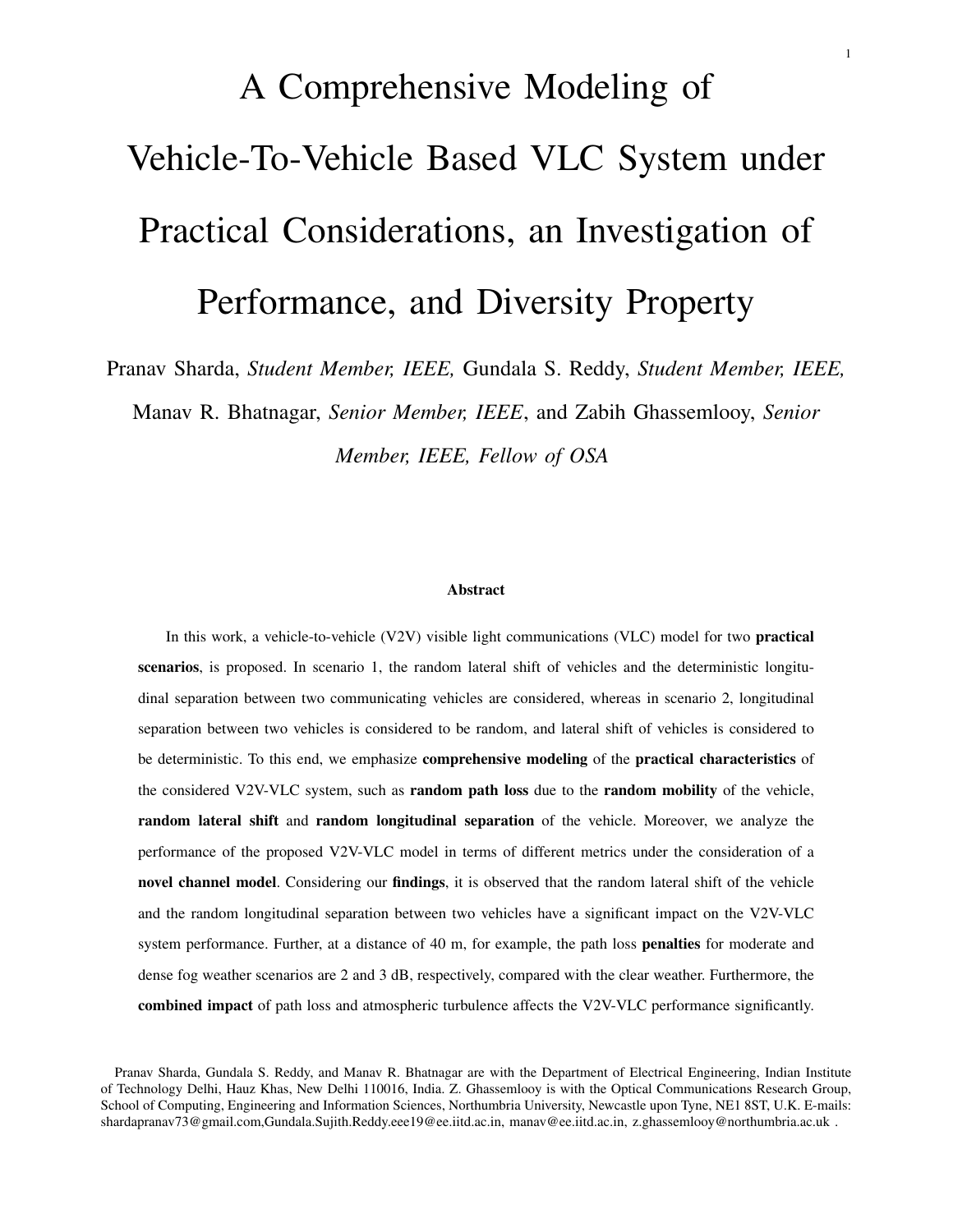#### Index Terms

average bit error rate (ABER), visible light communications (VLC), vehicle-to-vehicle (V2V).

#### I. INTRODUCTION

#### *A. Background and State-of-the-Art*

For supporting next-generation high-speed wireless communication systems, along with other emerging fifth-generation (5G) technologies such as network densification, millimeter-wave (mm-Wave), and massive multiple-input multiple-output (MIMO), visible light communications (VLC) have attracted significant attention in both academia and industry [1]. Contrary to the radio frequency (RF) communications technology, VLC systems are free from spectrum licensing [2]. Moreover, due to the spatial confinement of optical beams, it offers higher data rates and improved security. As compared to the existing RF systems, the absence of RF-induced electromagnetic interference in the VLC systems makes it a promising technology [2]. Further, VLC systems, which employ light-emitting diode (LED), are energy-efficient, low-cost, and offer a satisfactory area spectral efficiency (ASE) [3]. Since LEDs can switch faster than the human eye can respond, they can be intensity modulated at higher data rates, thus offering simultaneous illumination and communication capabilities [4]. To this end, nowadays, VLC is considered one of the most vital green communication technologies [5]. Due to the full compatibility of VLC with RF communications, the two can complement each other, forming hybrid networks and thus enhancing the communication performance as well [6]. Contrary to other wireless communication technologies, VLC is safe for human health, provided the illumination level is below the eye safety level. Furthermore, VLC systems do not affect the functionality of the highly-sensitive electronic systems, and thus, can be used in RF restricted places (e.g., airplanes, hospitals, chemical or nuclear plants) [7].

As far as the indoor environment is concerned, VLC systems have been investigated, considering modulations [8], coding [9], MIMO [10], spectrally efficient multi-carrier and frequency modulation schemes [2], transceiver design [11], pre-and post-equalization [12], [13], and channel capacity for dimmable VLC [14]. In the outdoor environments, as part of the 5G wireless networks, VLC can also play a significant role in a number of applications including intelligent transport systems (ITSs), the street-level access networks, Internet of things, etc. In [15], the concept of automotive lighting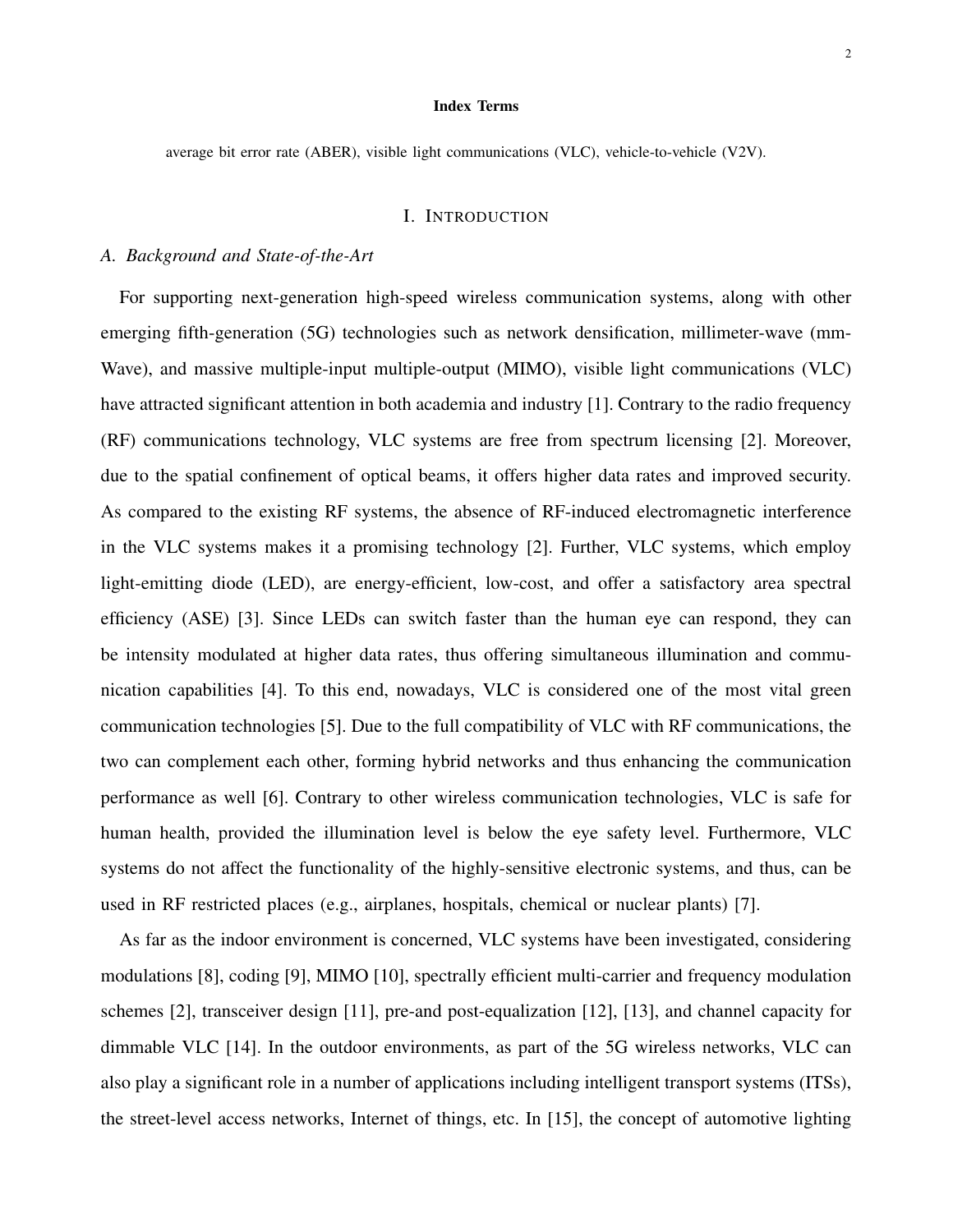in ITSs, was introduced by combining VLC and visible light positioning. A VLC-based simulation model for automotive applications was proposed in [16], where simulated channel models reflecting practical conditions for the usage of VLC in ITSs were provided. An environmental-adaptive receiver (Rx) to maximize the communication efficiency for automotive applications was proposed, in [17]. A new non-stationary regular-shaped geometry-based stochastic model (RS-GBSM) for vehicular VLC channels was proposed in [18]. In [19], a comprehensive channel modeling was carried out to quantify the effect of rain and fog on a vehicle-to-vehicle (V2V)-VLC link. In [20], the authors analyzed different precoding and equalization schemes for a  $2 \times 2$  MIMO-based V2V-VLC system. Note that, precoding is a technique that exploits transmission diversity by weighting the information stream. A 3-D massive MIMO-based channel model for V2V communications was proposed in [21]. Contrary to the conventional MIMO channel model that characterizes the plane wavefront assumption, the authors assumed a spherical wavefront [21]. Recently, a V2V-VLC simulation-based channel modeling was reported in [22]. Moreover, different path loss expressions were proposed, and their comparative study is investigated [22]. In [23], a novel technique was introduced to increase the transmission linkspan of a rolling shutter-based optical camera communications (OCC) system to 400 m by reducing the spatial bandwidth of the camera in the out-of-focus regions. A V2V communications system employing OCC was studied in [24]. It was reported in [24] that, the system data rates are entirely dependent on the camera frame rate and the symbol duration. A predictionbased channel gain model and a multi-hop relay-based routing algorithm were proposed for V2V-VLC networks, in [25]. In [26], a low-complexity least-squares-based post-distortion algorithm was proposed for a multi-hop, V2V-VLC link. The formulated algorithm mitigates the V2V-VLC channel impairments by using a low dimensional approximation of the random Fourier features. Recently, a geometry-based stochastic channel model for V2V communications was proposed in [27]. The authors considered an urban environment and then parametrized the model from measurements [27].

#### *B. Research Gap, Motivation, and Problem Statement*

The study in [22] (a simulation-based channel modeling) considered a simplistic single-lane roadbased V2V-VLC scenario. Moreover, the authors in [22] did not take into account the presence of other parked or mobile vehicles in the vicinity. Therefore, in [22], the lateral shift of vehicles and longitudinal separation between two communicating vehicles was considered to be deterministic.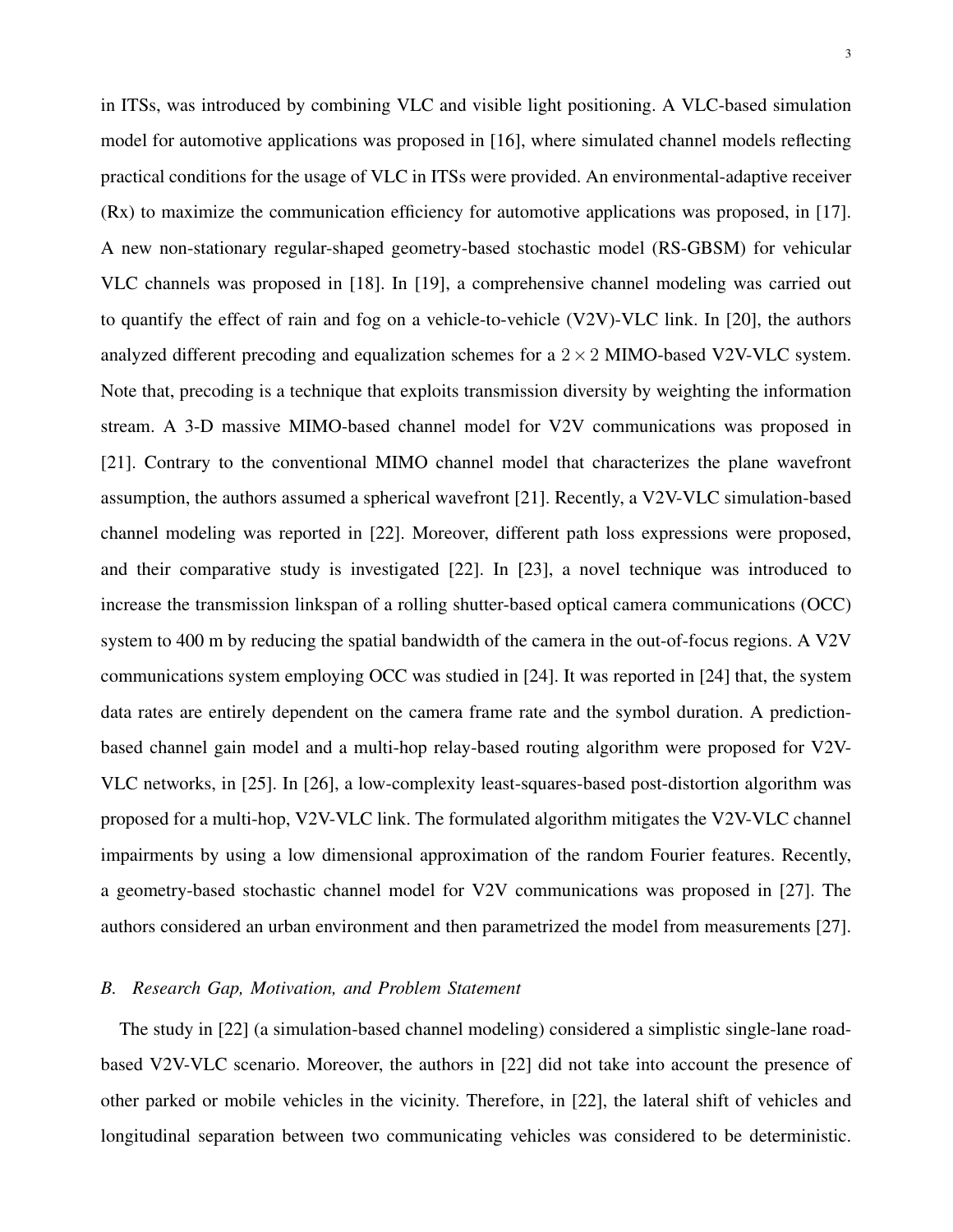Note that, due to parked or mobile vehicles in the vicinity of two communicating vehicles, the lateral shift of vehicles needs to be considered in a practical V2V-VLC system. Further, since LED-based VLC is mainly intended for short-distance communications, the longitudinal separation between two communicating vehicles will affect the system performance significantly. Furthermore, in outdoor environments, the effect of atmospheric turbulence (AT) of a practical V2V-VLC scenario has not been taken into account in [22]. Note that, AT induces fluctuations in the transmitted optical beam, which degrades the communication link performance significantly [28]. To this end, in this research, a more practical V2V-VLC model in a two-lane road and considering the effect of AT and other realistic system parameters (as tabulated in Table I) under the random lateral shift and the longitudinal separation is proposed and analyzed. We consider two realistic scenarios *(i)* scenario 1 with the random lateral shift of vehicles and deterministic longitudinal separation between two vehicles; and *(ii)* scenario 2 with the longitudinal separation between two vehicles and the lateral shift of vehicles are considered to be random and deterministic, respectively.

The work in [29] utilized the well-established infrastructure-to-vehicle (I2V) model and demonstrated the simulation results only. In [30], the authors analyzed the performance of a cooperative (relaying-based) full-duplex V2V-VLC system. In [31–34], an experimental investigation of the V2V-VLC system is reported. All these works did not emphasize the comprehensive modeling of a V2V-VLC system. To be more specific, all the practical characteristics of a dynamic V2V-VLC environment were not modeled and envisioned in these works, such as *random path loss* due to the *random mobility* of the vehicle, *random lateral shift* of the vehicle, *random longitudinal separation* of the vehicle, modeling of the joint impact of path loss and atmospheric turbulence (AT) etc. To this end, let us outline the importance of comprehensive modeling of the considered V2V-VLC system with the help of the following supporting statements:

• In a dynamic/practical V2V-VLC scenario, vehicles change positions with respect to (w.r.t.) their speed, the road layout, and other nearby parked/ mobile vehicles. This dynamic environment has a significant impact on the V2V-VLC link performance, because of the short transmission range in VLC. Therefore, considering the practical characteristics such as random mobility, random path loss, random lateral shift and random longitudinal separation is important to ensure accurate system modelling as part of intelligent transportation systems.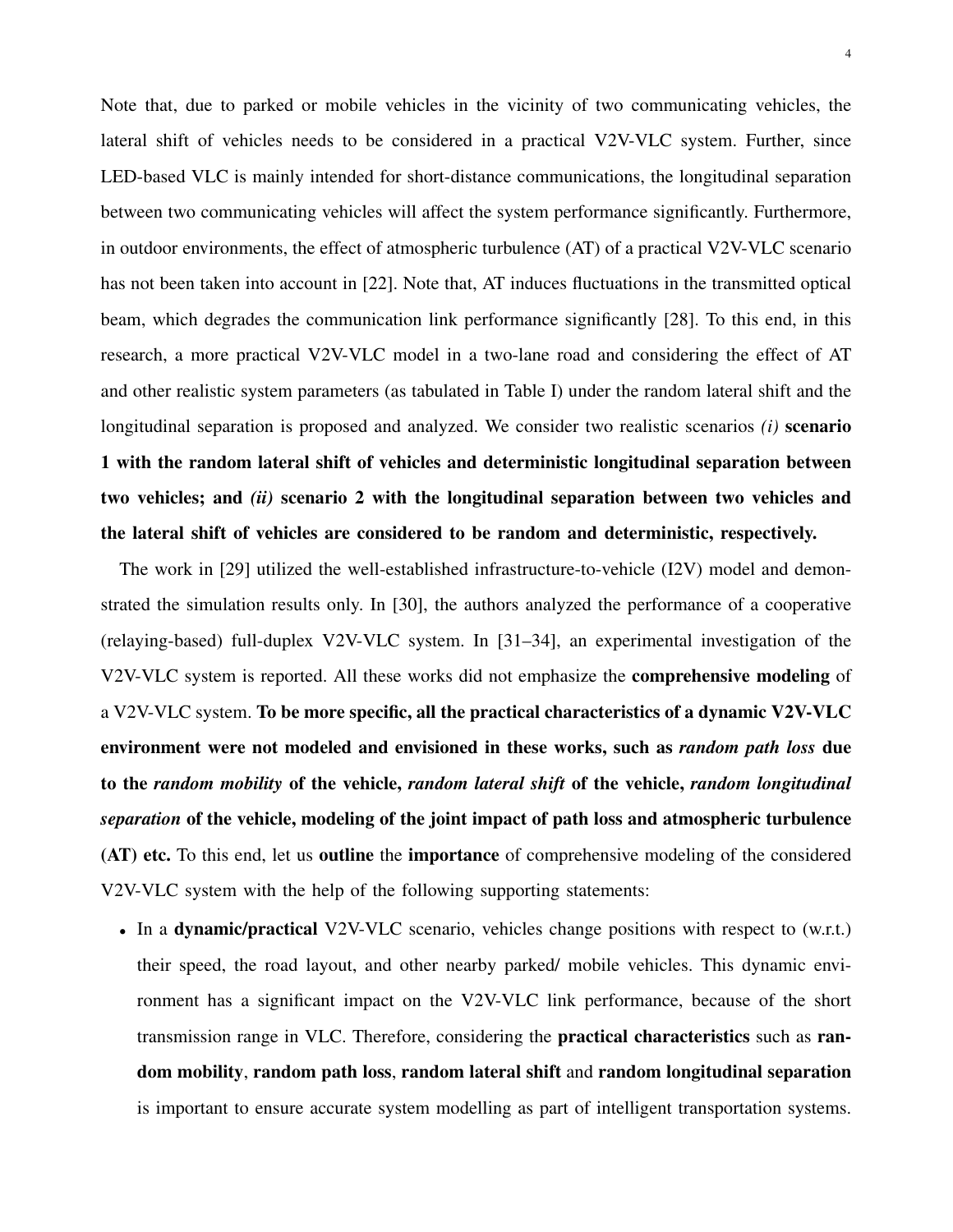| $W_L$                     | Width of single lane                   |  |
|---------------------------|----------------------------------------|--|
| $W_v$                     | Width of vehicle                       |  |
| d.                        | Longitudinal separation between the    |  |
|                           | two vehicles                           |  |
| $d_h$                     | Lateral shift of the vehicle           |  |
| $\phi_1$ and $\phi_2$     | Angles of irradiance w.r.t Tx1 and Tx2 |  |
| $\theta_1$ and $\theta_2$ | Angles of incidence w.r.t Tx1 and Tx2  |  |
| $L_i$                     | Propagation distance from the $i^{th}$ |  |
|                           | transmitter $(Tx)$                     |  |
| Ψ                         | Field-of-view (FOV) angle of the       |  |
|                           | receiver $(Rx)$                        |  |
|                           | Aperture diameter of the Rx            |  |

Table I NOTATIONS USED IN THIS PAPER

• Further, to envision the impact of the outdoor environment on the considered V2V-VLC system, modeling the **joint impact** of path loss and AT conditions is **crucial**.

*In light of the above background, we observe that most of the literature on V2V-VLC emphasized the channel modeling part and was not focused on the comprehensive modeling of the V2V-VLC system and performance analysis of the same. Motivated by this, in this work, we specifically emphasize the comprehensive modeling of a V2V-VLC system under practical considerations which have not been taken into account in the literature so far.* To this end, in the subsequent subsection, we summarize the key contributions of our work.

#### *C. Key Contributions*

Motivated by the aforementioned background, the key contributions depicting the significance of this research are highlighted as follows:

- A two-lane road-based V2V-VLC model under two different scenarios (as highlighted in Subsection I. B) is considered. Since weather conditions have a significant impact on the V2V-VLC performance, we also analyze the impact of different weather conditions on the considered model.
- Because of the dynamic V2V environment, we **model** the lateral movement and the longitudinal separation of the vehicle as random with a specific probability distribution function (PDF). Therefore, differing from the existing literature wherein deterministic lateral shift and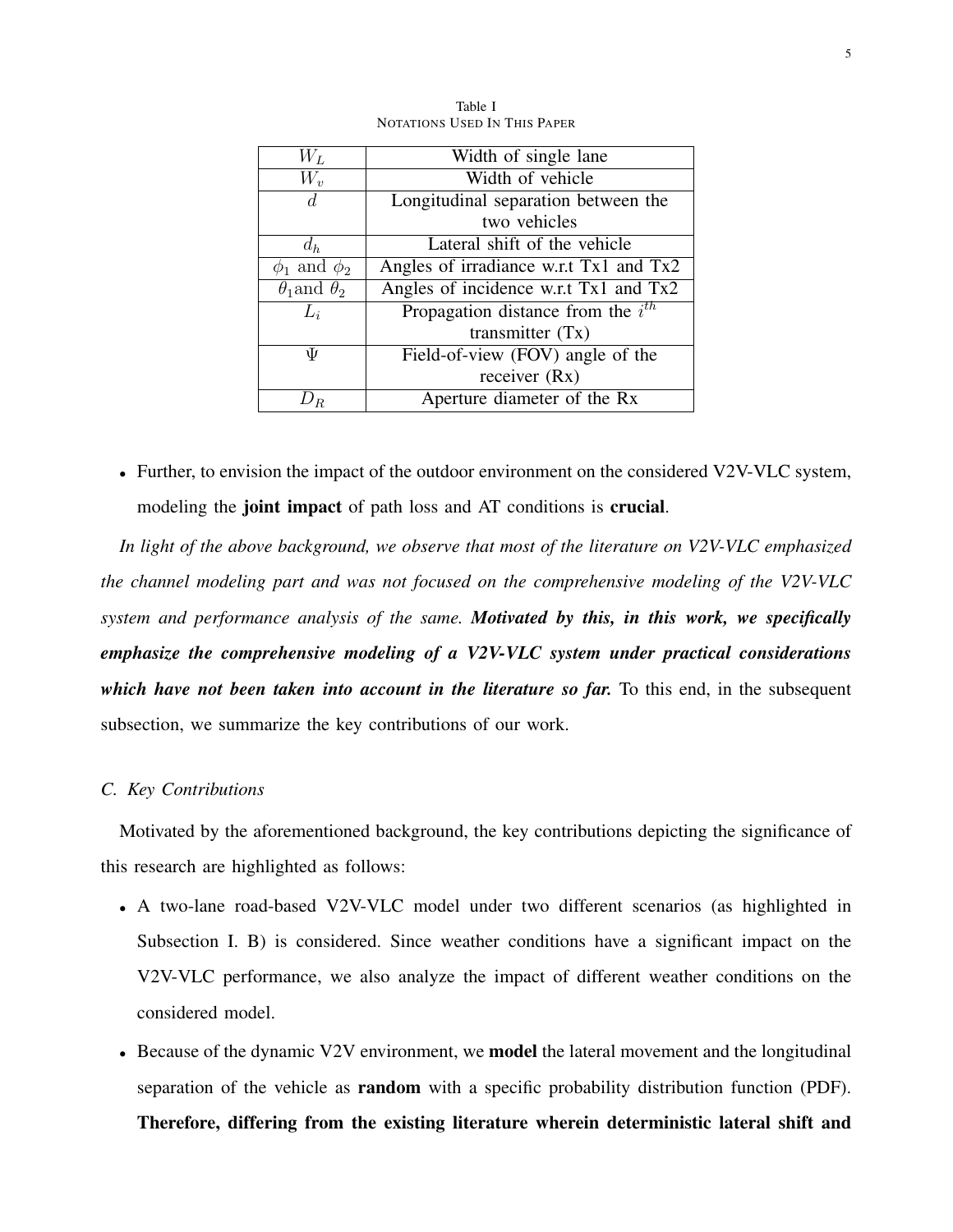longitudinal separation are considered, in this work, a more realistic and generalized approach is adopted to take into account the lateral shift and longitudinal separation of the vehicle.

- Further, differing from the existing literature, a **novel channel model** is taken into account that considers the joint impact of path loss and AT. Note that path loss has a significant impact on the V2V-VLC system.
- Since V2V-VLC is highly dependent on the line-of-sight (LOS) communication, we also model the road surface reflections and the LOS blocking with an associated path loss and analyze their impact on the proposed model.
- Furthermore, the performance of the proposed V2V-VLC model is investigated under the considered scenarios with different performance metrics such as path loss, outage probability, average bit error rate (ABER), and diversity property. Novel analytical expressions for path loss, outage probability, and ABER are derived. Based on the derived ABER expressions corresponding to the two V2V-VLC scenarios, this work, for the first time, investigates the diversity property of the V2V-VLC system.

# *D. Related Work and Comparison*

In this subsection, we compare our proposed work with the existing literature and summarize the new insights as follows:

- In [29], the authors analyzed the performance of the V2V-VLC system under different *weather conditions* by considering a Lambertian emission-based LOS channel model, which is only valid for indoor VLC scenarios [2], [4]. Such a channel model is not valid for a dynamic outdoor V2V-VLC system wherein the path loss will have a significant impact on the system performance [22]. Therefore, the findings of the authors in [29] under different weather conditions are inaccurate. To this end, in this work, for the first time, a realistic channel model that takes into account the complete outdoor V2V-VLC path loss with AT under different weather conditions is proposed.
- In [30], the authors analyzed the performance of a cooperative full-duplex V2V-VLC system. In [31–34], an experimental investigation of the V2V-VLC system is reported. However, all these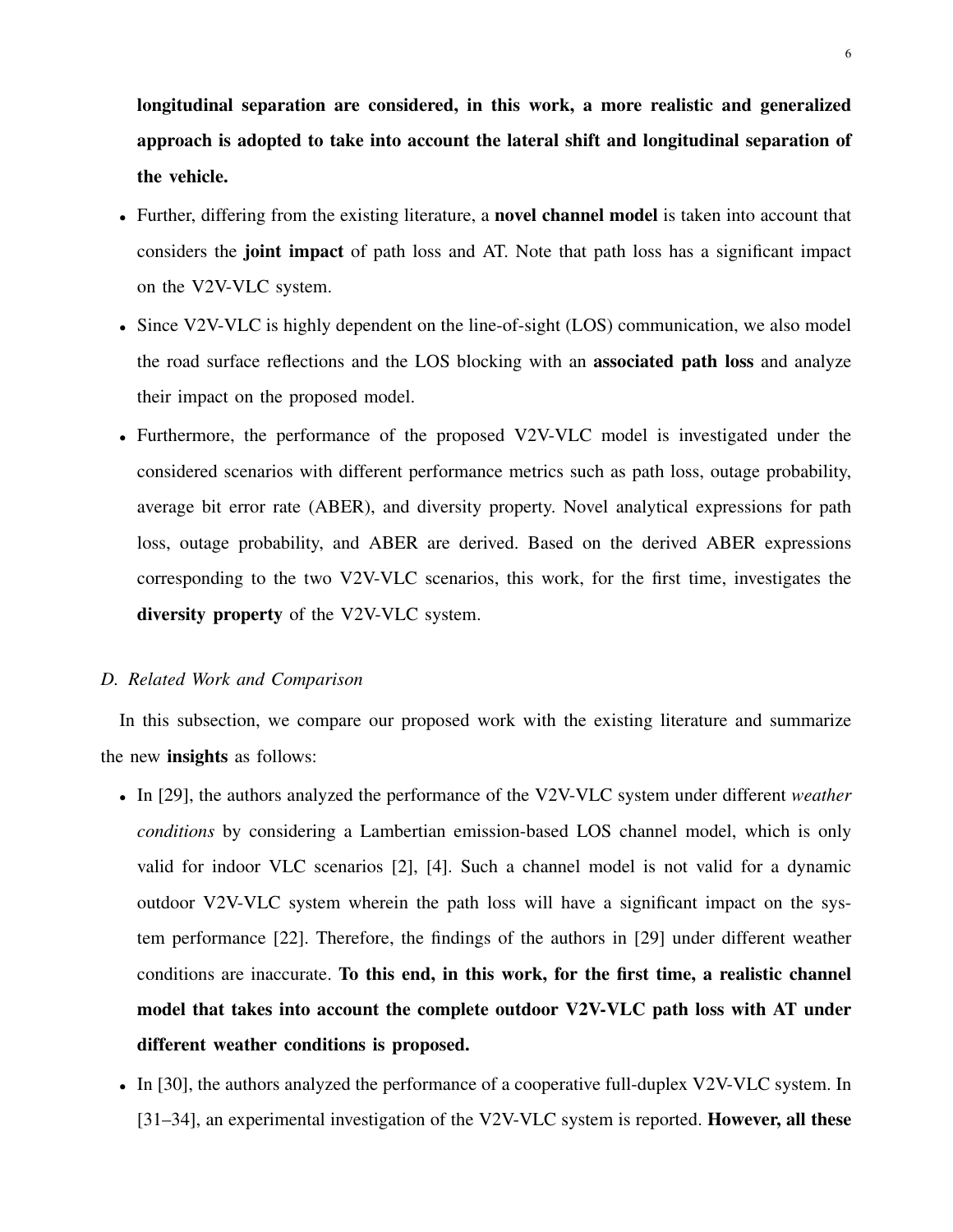

Figure 1. Proposed two-lane road-based V2V-VLC model.

works considered the lateral shift of the vehicle to be deterministic, which is impractical. To this end, in this work, for the first time, we model the lateral movement of the vehicle as random with a uniform PDF and analyze its impact on the different performance metrics. Therefore, we emphasize a realistic and generalized approach to take into account the lateral movement of the vehicle.

• In [34], an experimental investigation of an infrastructure-to-vehicle-to-vehicle (I2V2V) VLC system for ITSs is done. However, the authors considered the longitudinal (inter-vehicle) distance to be deterministic, which is impractical due to the random mobility of the vehicle. To this end, in this work, we model the longitudinal/inter-separation of the vehicle as random with an inverse-gaussian PDF.

To be more specific, the mobility of the vehicle, has not been considered *random* in the existing literature, which is unrealistic. Further, apart from the above-mentioned differences, the major difference is the modeling of all the practical characteristics of V2V-VLC and their impact on the proposed model (as discussed in Subsection I. C), which have not been taken into account in all these works.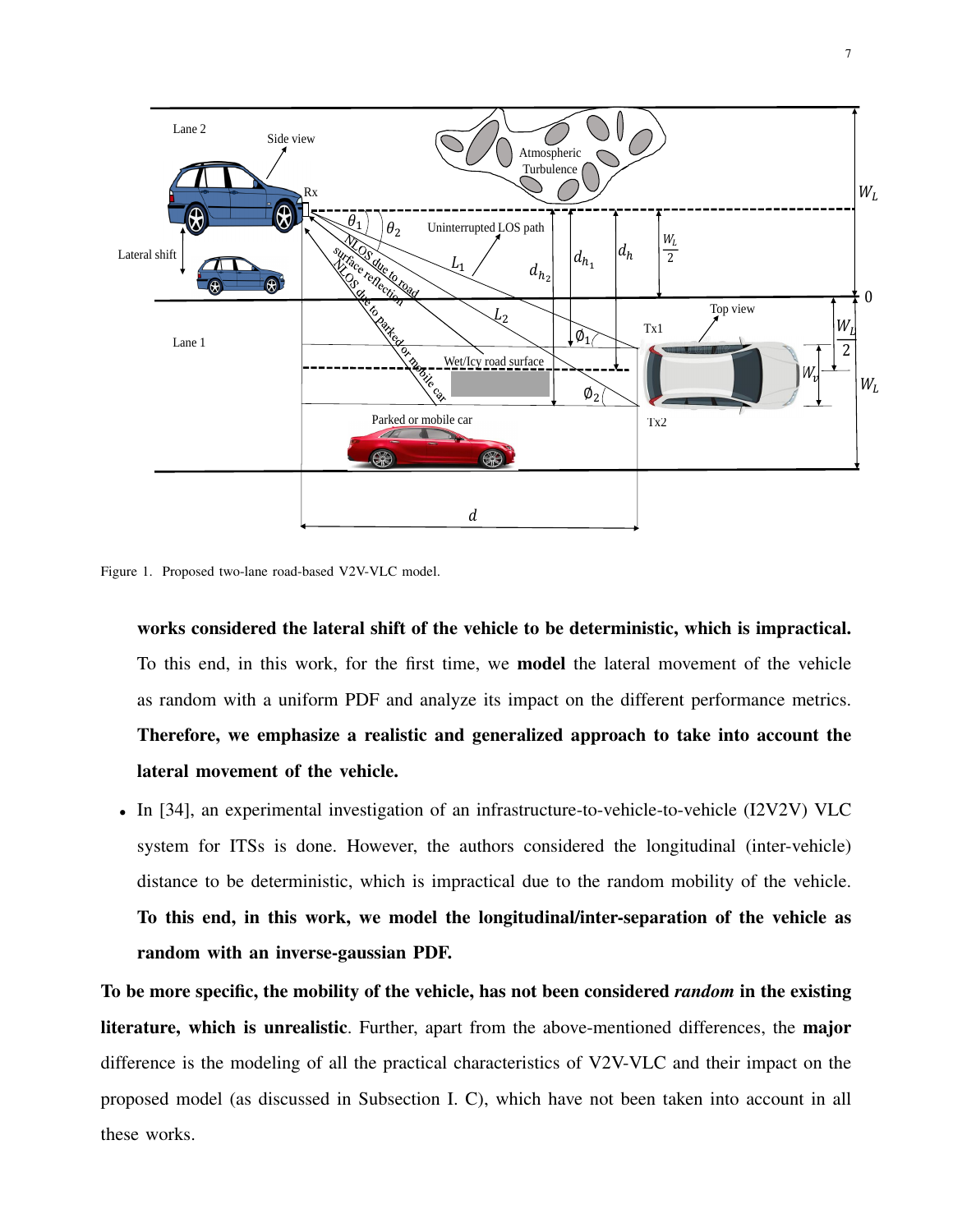#### II. PRELIMINARIES

In this section, we present and discuss the considered V2V-VLC system and channel models. The proposed V2V-VLC model is discussed with detailed insights.

#### *A. System Parameters Description and Derived Geometric Relations*

A two-lane road-based V2V-VLC system is considered, as shown in Fig. 1. It can be seen from Fig. 1 that, the two communicating vehicles are in lanes 1 and 2. The backlights of the leading vehicle are used as the Txs and a photodetector-based Rx is deployed at the bumper of the following vehicle in lane 2. In Table I, all the system parameters are tabulated. The values corresponding to the system parameters depicted in Table I will be provided in Section V. Note that, according to the geometry depicted in Fig. 1,  $\phi_1 = \theta_1$  and  $\phi_2 = \theta_2$ . The lateral shift corresponding to the  $i^{th}$  Tx is defined as  $d_{h_i} \triangleq d_h \pm \frac{W_v}{2}$  $\frac{V_v}{2}$ ,  $i = 1, 2$ . Moreover, the LOS propagation distance (as depicted in Fig. 1) for the i<sup>th</sup> angle is defined as  $L_i \triangleq \sqrt{d^2 + d_{h_i}^2}$ . Since  $L_i$  is dependent on  $d_{h_i}$ , and therefore, the incidence angle and its dependence on  $d_{h_i}$  can be expressed as:

$$
\theta_i = \cos^{-1}\left(\frac{d}{L_i}\right). \tag{1}
$$

From the proposed V2V-VLC model shown in Fig. 1, it is noted that,  $d_h$  varies between 0 and (2 $W_L$ - $W_v$ ). In other words,  $d_h$  is random and it can take values between 0 and  $(2W_L-W_v)$ . Mathematically, it can be expressed as follows<sup>1</sup>:

$$
0 \le d_h \le (2W_L - W_v). \tag{2}
$$

**Relation between**  $d$ ,  $L_i$ , and FOV ( $\Psi$ ): For the Rx to detect LOS signals, the following condition must be satisfied:

$$
0 \leq \theta_i \leq \Psi,
$$
  
\n
$$
\Rightarrow \cos(\theta_i) \geq \cos(\Psi),
$$
  
\n
$$
\therefore \boxed{L_i \leq \frac{d}{\cos(\Psi)}}.
$$
 (3)

Substituting  $L_i$  in (3), we obtain:

 ${}^1d_h$  is assumed to be random within a range for a given lane and vehicle width as depicted in Eq. (2). Moreover, due to the mobility of other vehicles in the vicinity,  $d_h$  varies slowly over a small duration of time *T* within the specified range.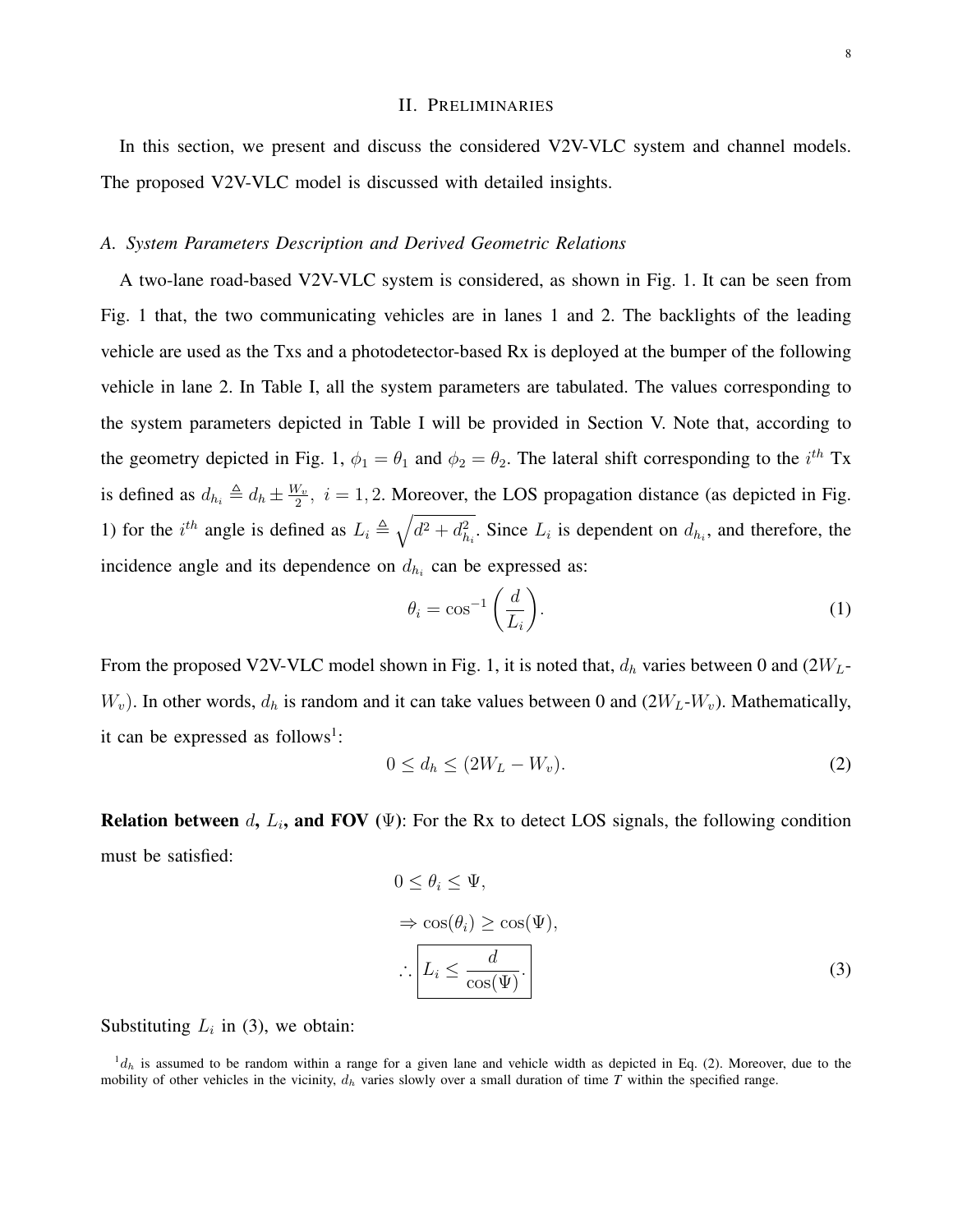$d_{h_i}^2 \leq d^2 \Big( \frac{1 - \cos^2(\Psi)}{\cos^2(\Psi)}\Big)$  $\cos^2(\Psi)$  $\big),$ ∴  $d_{h_i} \leq d \tan(\Psi)$ . (4)

Moreover, we have the following relation:

$$
d_{h_i} = d_h \pm \frac{W_v}{2}.\tag{5}
$$

Therefore, from (4) and (5), we get:

$$
\left(d_h \pm \frac{W_v}{2}\right) \le d \tan(\Psi). \tag{6}
$$

Based on (6), we have the following implications:

• For  $d_{h_1}$ :

$$
d_h - \frac{W_v}{2} \le d \tan(\Psi),
$$
  
\n
$$
\Rightarrow d_h \le d \tan(\Psi) + \frac{W_v}{2}.
$$
 (7)

Note that if the condition in (7) is satisfied, then the LOS signal,  $L_1$ , is detected by the Rx.

• For  $d_{h_2}$ :

$$
d_h + \frac{W_v}{2} \le d \tan(\Psi),
$$
  
\n
$$
\Rightarrow d_h \le d \tan(\Psi) - \frac{W_v}{2}.
$$
 (8)

Note that if the condition in (8) is satisfied, then the LOS signal,  $L_2$ , is detected by the Rx. Therefore, taking into account (7) and (8), we can have the following implication:

$$
d_h \le d \tan(\Psi) \pm \frac{W_v}{2}.
$$
\n(9)

Remark 1: Note that a practical V2V-VLC environment is dynamic because of the vehicles changing positions w.r.t. the road and other vehicles. Therefore, based on the derived Eq. (9), we infer that under the impact of the lateral shift, i.e.,  $d_h$ , the Rx will detect  $L_1$  and  $L_2$  with a constraint given in (9). Moreover, contrary to (2), the randomness in  $d<sub>h</sub>$  is jointly restricted by the three different system parameters as depicted in (9).

Due to the dynamic nature of the V2V-VLC environment, a narrow FOV-based Rx might be problematic in such mobile conditions. Therefore, we consider a wide FOV-based Rx to maximize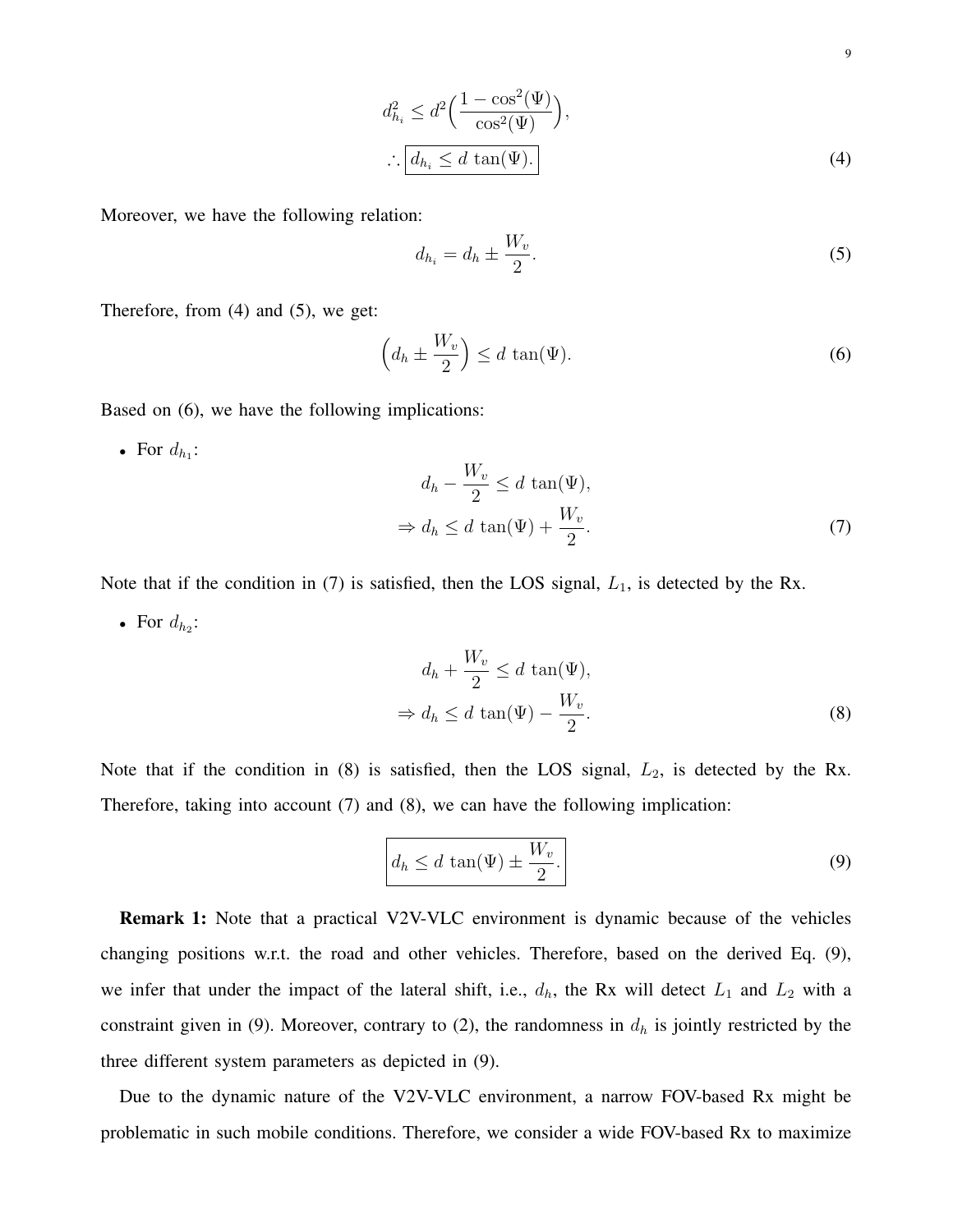the reception angle.

#### *B. Channel Model*

For the proposed V2V-VLC model, the received signal by the vehicle in lane 2 is given by:

$$
y = \eta h x + e, \tag{10}
$$

where  $\mathbf{y} = [y_1, y_2]^T \in \mathbb{R}^{2 \times 1}$  is the received signal vector,  $\eta$  is the photodetector's responsivity, x  $\geq 0$  denotes the non-negative visible-light signal from the two Txs, and  $\mathbf{e} = [e_1, e_2]^T$  denotes the noise vector. Moreover,  $\mathbf{h} = [h_1, h_2]^T \in \mathbb{R}^{2 \times 1}$  is the channel coefficient vector, and each element in h can be modeled as:

$$
h_i = h_{a_i}(h_i^{PL})^{avg},\tag{11}
$$

where  $h_{a_i}$  expresses the AT, which signifies the impact of environmental conditions, and  $(h_i^{PL})^{avg}$ denotes the average path loss. Since VLC is a short-distance communication, without loss of generality, the PDF of  $h_{a_i}$  can be modeled as a lognormal distribution [13]:

$$
f_{h_{a_i}}(h_{a_i}) = \frac{\exp\left(-\frac{\left(\ln(h_{a_i}) + 2\sigma_L^2\right)^2}{8\sigma_L^2}\right)}{2h_{a_i}\sqrt{2\pi\sigma_L^2}}, \quad h_{a_i} > 0,
$$
\n(12)

where  $\sigma_L^2$  is the log-amplitude variance.

Remark 2: Considering a practical outdoor V2V-VLC scenario, in this work, we investigate the performance and diversity property of the proposed V2V-VLC model under the combined impact of path loss and AT as depicted in (11).

Further, a maximum-likelihood (ML) Rx for the proposed V2V-VLC model is expressed as:

$$
\widehat{\mathbf{x}} = \min_{\mathbf{x} \in \{0,1\}} |\mathbf{y} - \eta \mathbf{h} \mathbf{x}|^2, \tag{13}
$$

where x denotes an on-off keying (OOK) symbol, and  $\hat{x}$  denotes the detected symbol at the Rx. It is assumed that the channel state information (CSI) is known at the Rx. With this,  $d_h$  can be estimated to some extent in the small time slots within the range, i.e.,  $0 \le d_h \le (2W_L - W_v)$ .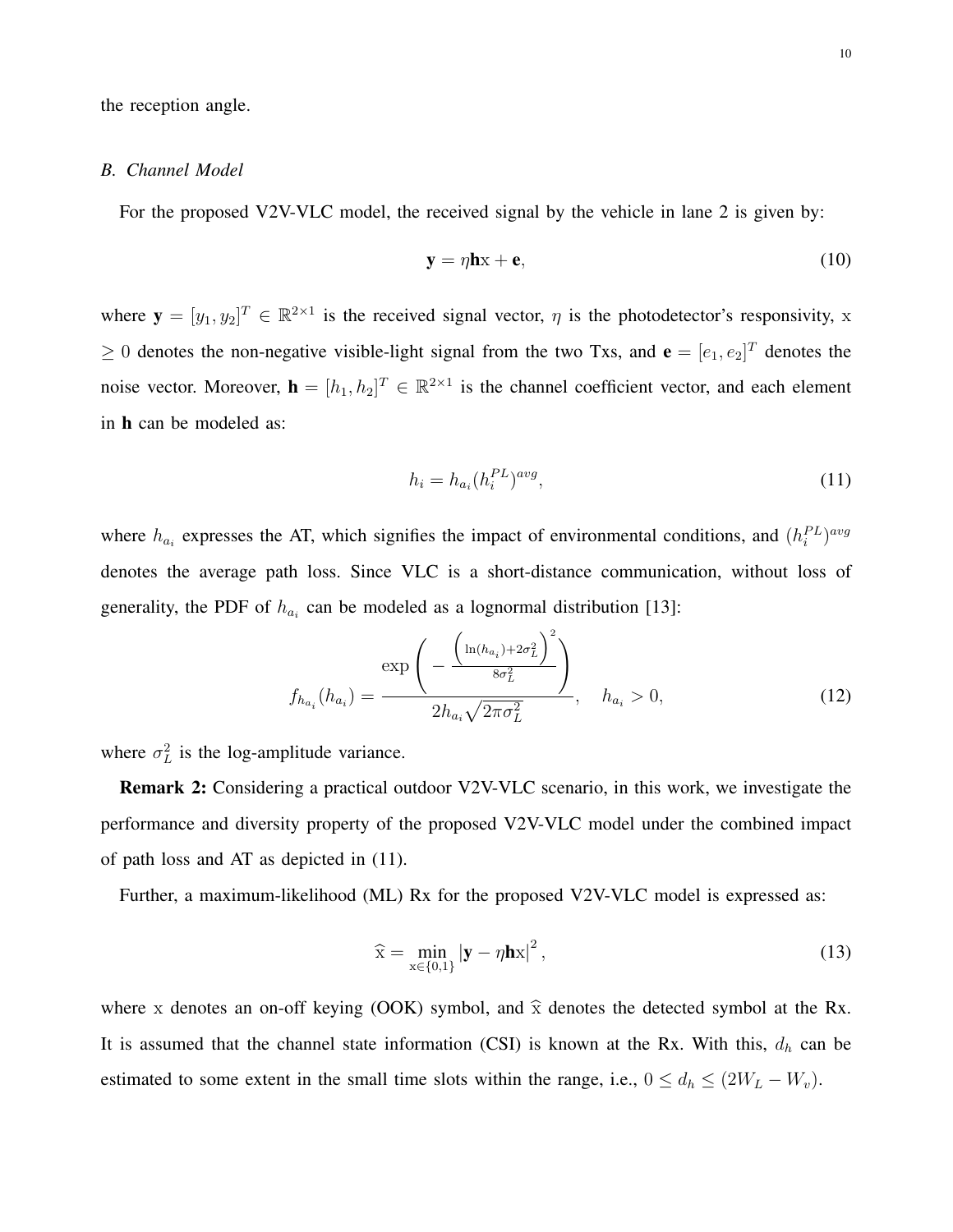# III. PERFORMANCE METRICS FOR THE PROPOSED V2V-VLC MODEL CORRESPONDING TO SCENARIO 1

In this section, we will investigate the performance of the proposed V2V-VLC model corresponding to the scenario 1. Since VLC using LED lights is mostly intended for a short-distance communications, the lateral shift of the vehicle has a significant impact on the V2V-VLC system performance. Further, to investigate the performance of the proposed V2V-VLC model, we consider different performance metrics such as the path loss, outage probability, ABER, and diversity.

*Scenario 1: Here, the random lateral shift of the vehicle and the deterministic longitudinal separation between the two communicating vehicles is considered.*

## *A. Investigation of Average Path Loss*

We build upon the path loss expression given in [22, Eq.(7)]. However, unlike [22], wherein the lateral shift of the vehicle is considered to be deterministic, in this work, the lateral shift of the vehicle is quantified as random. Therefore, contrary to [22], a more practical path loss expression is derived in this paper. The path loss for one of the two LOS propagation paths (as depicted in Fig. 1) is given by:

$$
h_1^{PL} = \frac{1}{2} \left(\frac{D_R}{\xi}\right)^2 \frac{(\cos(\theta_1))^{2/\epsilon}}{L_1^2} \exp(-cL_1).
$$
 (14)

Note that,  $\xi$  and  $\epsilon$  are the correction coefficients corresponding to different weather conditions, and c is the extinction coefficient. The values of  $\xi$ ,  $\epsilon$  and c are tabulated in [22] for different weather conditions. Since  $cos(\theta_1) = \frac{d}{L_1}$ , we can express (14) as:

$$
h_1^{PL} = \frac{1}{2} \left(\frac{D_R}{\xi}\right)^2 \frac{d^{2/\epsilon}}{L_1^{2+2/\epsilon}} \exp(-cL_1).
$$
 (15)

Now, let us consider that  $d_{h_1}$  is uniformly distributed, i.e.,  $d_{h_1} \sim \mathcal{U}\left( \frac{-W_V}{2} \right)$  $\frac{W_V}{2}$ , 2 $W_L - \frac{W_V}{2}$  $\frac{V_V}{2}$ ). Accordingly,  $L_1 \sim \mathcal{U}$   $\left(a = \sqrt{d^2 + \frac{W_V^2}{4}}, b = \right)$  $\sqrt{2}$  $d^2 + \left(2W_L - \frac{W_V}{2}\right)$  $\left(\frac{V_V}{2}\right)^2$ . Therefore, the average path loss is given by:

$$
(h_1^{PL})^{avg} = \int_0^\infty h_1^{PL} f_{L_1}(L_1) dL_1,\tag{16}
$$

where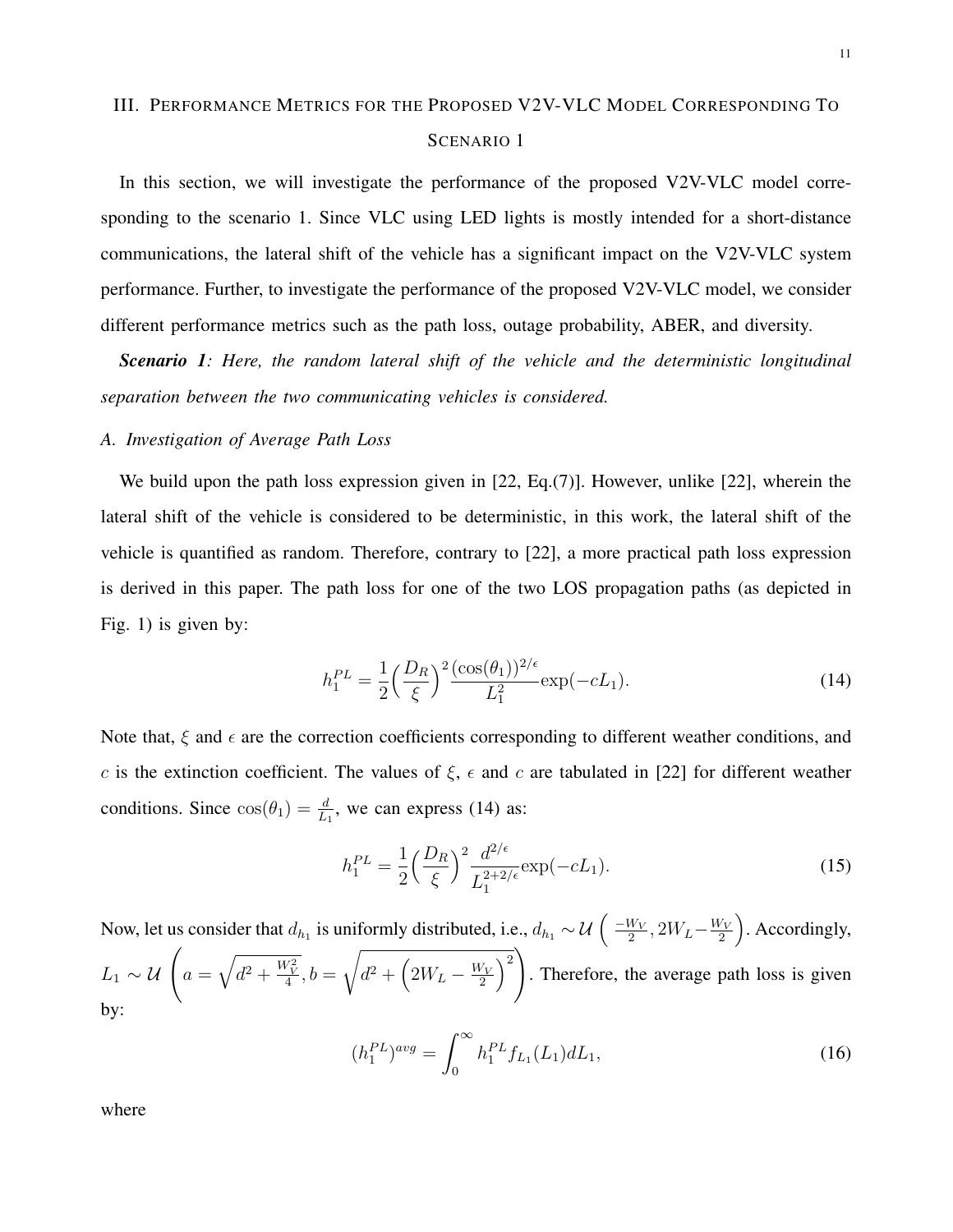$$
f_{L_1}(L_1) \triangleq \begin{cases} \frac{1}{b-a}, & a \le L_1 \le b \\ 0, & \text{elsewhere} \end{cases}
$$
 (17)

**Remark 3:** It can be observed from (15) that the path loss depends on  $L_1$ . Moreover,  $L_1$  is dependent on  $d_{h_1}$  (as per the geometric relation given in Subsection II. A). Further, since  $d_{h_1}$  is uniformly distributed, therefore, the path loss depends on the uniformly distributed lateral shift of the vehicle. Employing  $(15)$  and  $(17)$  into  $(16)$ , we get:

$$
(h_1^{PL})^{avg} = \frac{1}{2} \left(\frac{D_R}{\xi}\right)^2 \frac{d^{2/\epsilon}}{b-a} \int_a^b \exp(-cL_1) \frac{1}{L_1^{2+2/\epsilon}} dL_1.
$$
 (18)

Let  $k = 2 + \frac{2}{\epsilon}$  and  $cL_1 = x$ , a closed-form expression corresponding to (18) is obtained as:

$$
(h_1^{PL})^{avg} = \frac{D_R^2 d^{2/\epsilon} c^{k-1}}{2\xi^2 (b-a)} \Big[ \Gamma(1-k, ac) - \Gamma(1-k, bc) \Big],\tag{19}
$$

where  $\Gamma(\cdot, \cdot)$  is the upper incomplete-gamma function [35]. Similarly, a closed-form expression for the other LOS propagation path can be obtained. Thus, the effective path loss at the Rx corresponding to scenario 1 is given by:

$$
h_{\text{Eff}}^{PL} = 10\log_{10}\left(\sum_{i=1}^{2} (h_i^{PL})^{avg}\right). \tag{20}
$$

#### *B. Investigation of Outage Probability*

In this subsection, we investigate the outage performance of the proposed V2V-VLC model corresponding to scenario 1. Since LED-based VLC is mainly intended for short-distance communications, therefore, the investigation of outage performance is of significant interest. An outage of a communication system is a probabilistic scenario wherein the signal-to-noise ratio (SNR) corresponding to all the communication links falls below certain threshold SNR. Taking (11) and (12) into account, the PDF of  $h_i$  is obtained as:

$$
f_{h_i}(h_i) = \frac{\exp\left(-\frac{\left(\ln\left(\frac{h_i}{(h_i^{PL})^{\text{avg}}}\right) + 2\sigma_L^2\right)^2}{8\sigma_L^2}\right)}{2h_i\sqrt{2\pi\sigma_L^2}}, \quad h_i > 0. \tag{21}
$$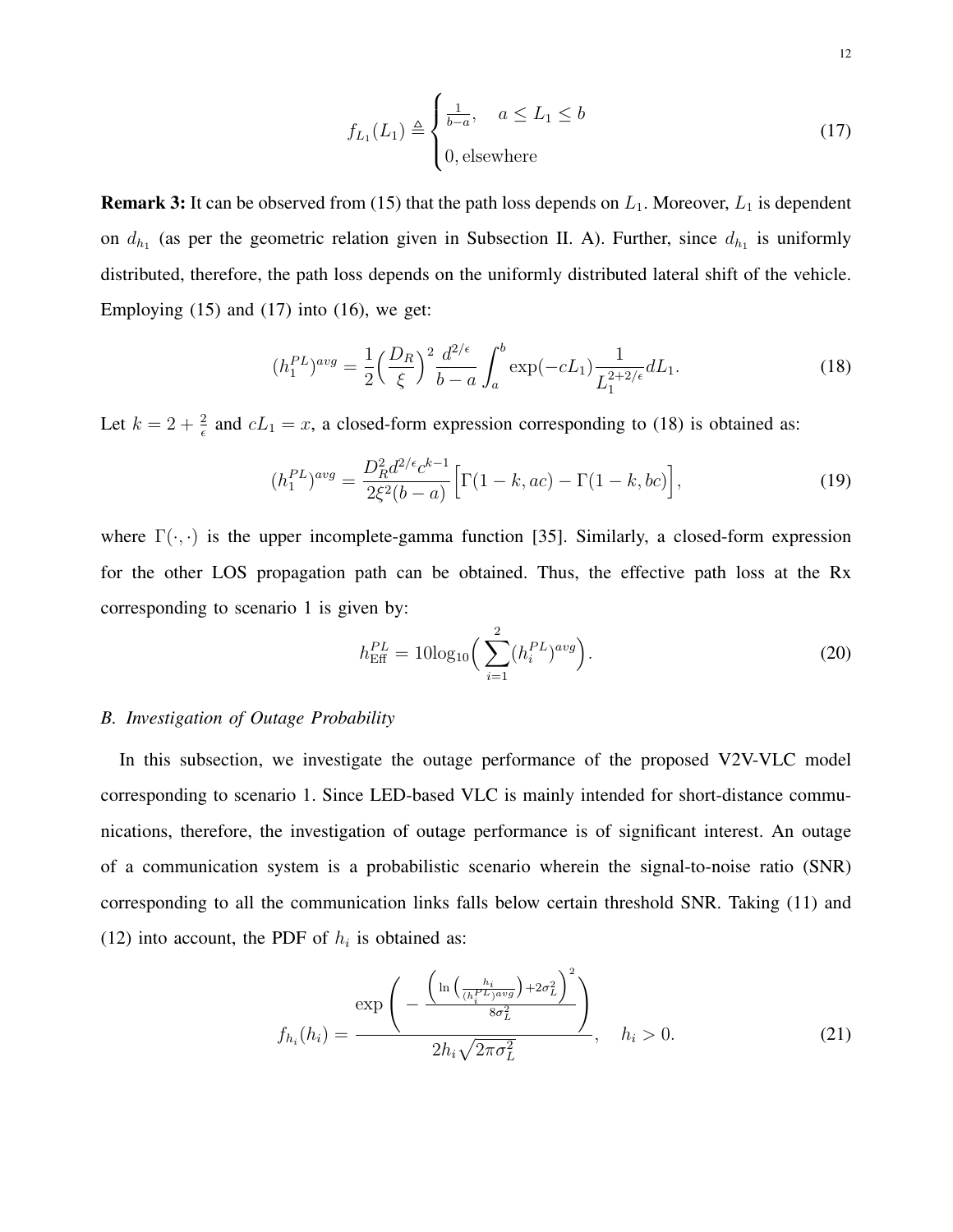Therefore, the average received electrical SNR is given by:

$$
\gamma_i = \frac{(\eta P_t h_i)^2}{\sigma_i^2} = R_i h_i^2,\tag{22}
$$

where  $R_i = \frac{(\eta P_t)^2}{\sigma^2}$  $\frac{(P_t)^2}{\sigma_i^2}$ ,  $P_t$  is the transmit optical power corresponding to each Tx, and  $\sigma_i^2$  denotes the variance of noise  $e_i$ .

Remark 4: For the outdoor VLC, the ambient-induced shot noise is the dominant noise. To be more specific, let us denote the shot noise by  $\sigma_{i, \text{shot}}^2$ , which is given by  $\sigma_i^2 = \sigma_{i, \text{shot}}^2 = 2q\eta B P_R +$  $2qBI_2I_{\text{bg}}$ . Note that  $P_R = P_t h_i$ . Further, all the parameters are defined in [36]. Note that  $\sigma_{i,\text{shot}}^2$ can be modeled as Gaussian noise [36].

Further, the selective transmission scheme is applied by using the criterion of maximizing the output SNR as defined by:

$$
\gamma \triangleq \max(\gamma_1, \gamma_2). \tag{23}
$$

Owing to the sufficient separation between the Tx1 and Tx2, we assume  $\gamma_1$  is independent of  $\gamma_2$ . Therefore, the outage probability can be expressed as:

$$
P_{out} = \prod_{i=1}^{2} \int_{0}^{\sqrt{\frac{\gamma_{th}}{R_i}}} f_{h_i}(h_i) dh_i.
$$
 (24)

In (24),  $\gamma_{th}$  denotes the threshold SNR. On substituting (21) into (24), we get:

$$
P_{out} = \prod_{i=1}^{2} \int_0^{\sqrt{\frac{\gamma_{th}}{R_i}}} \frac{\exp\left(-\frac{\left(\ln\left(\frac{h_i}{(h_i^P L)^{avg}}\right) + 2\sigma_L^2\right)^2}{8\sigma_L^2}\right)}{2h_i\sqrt{2\pi\sigma_L^2}} dh_i.
$$
 (25)

Applying change of variables method, i.e.,  $t_i =$  $\left(\ln\left(\frac{h_i}{(h_i^{PL})^{avg}}\right) + 2\sigma_L^2\right)$  $\frac{2\sigma_L}{2\sigma_L}$ , a closed-form corresponding to (25) is obtained as:

$$
P_{out} = \prod_{i=1}^{2} Q\left(-\frac{\ln\left(\frac{\sqrt{\gamma_{th}}\sigma_i}{(h_i^{PL})^{avg}\eta P_t}\right) + 2\sigma_L^2}{2\sigma_L}\right),\tag{26}
$$

where  $Q(.)$  is Gaussian q-function.

**Remark 5:** Let  $m_i =$  $\sqrt{ }$ −  $\ln \left( \frac{\sqrt{\gamma_{th}}\sigma_i}{(h_i^PL)^{avg}\eta P_t} \right.$  $\Big) + 2\sigma_L^2$  $2\sigma_L$  $\setminus$ and thus  $P_{out} = \prod_{i=1}^{2} Q(m_i)$ . Note that  $m_i$  is a monotonously decreasing function with respect to  $\sigma_i$ . Moreover,  $P_{out}$  is a monotonously decreasing function with respect to  $m_i$ . Therefore,  $P_{out}$  is a monotonously decreasing function with respect to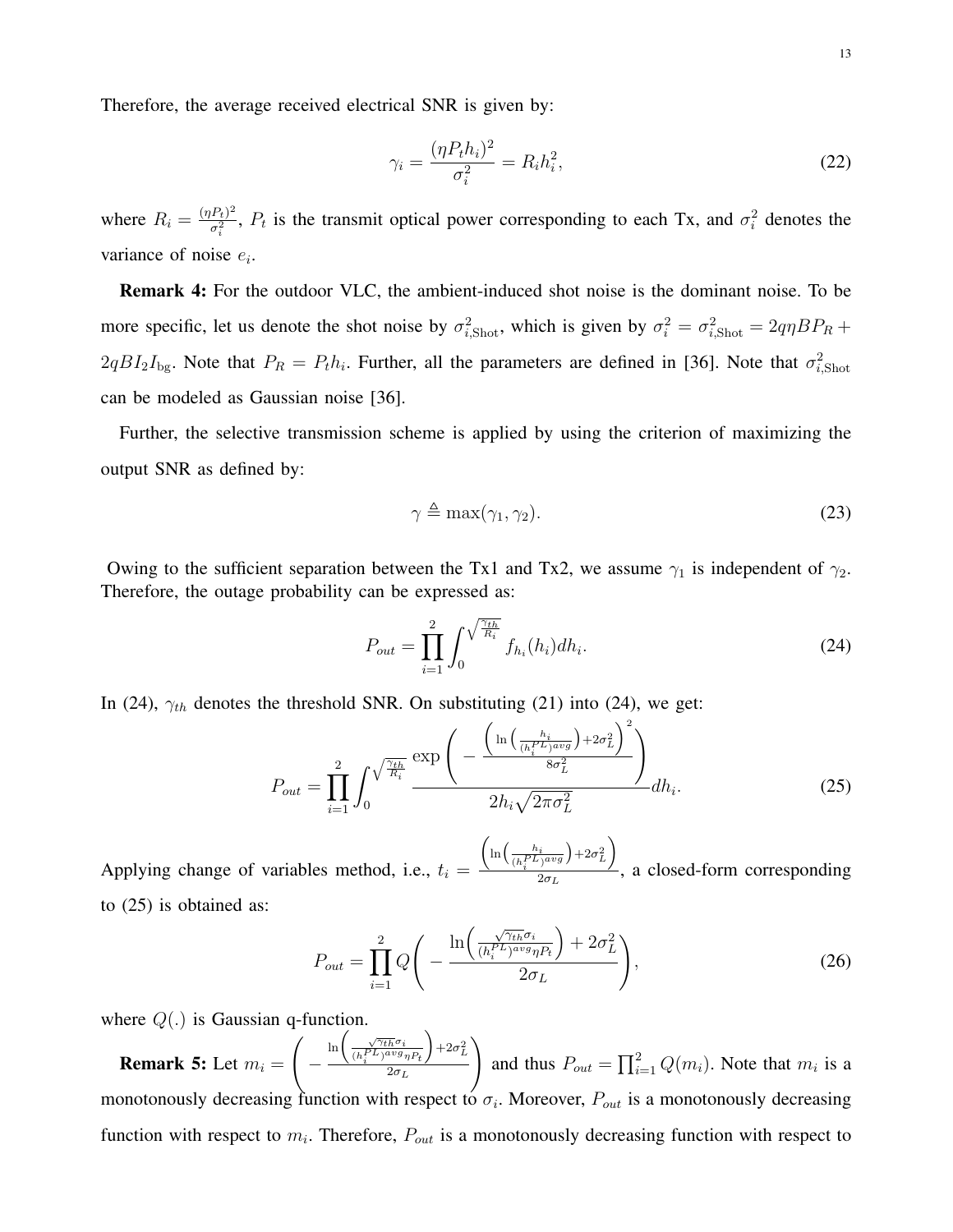$\sigma_i$ , which indicates that the larger the variance of the noise is, the worse the system performance becomes.

## *C. Investigation of ABER*

The ABER corresponding to the proposed V2V-VLC model for scenario 1 can be expressed as:

$$
ABER = \int_0^\infty \int_0^\infty Q\left(\sqrt{\gamma_i(h_1 + h_2)^2}\right) \times f_{h_1}(h_1) f_{h_2}(h_2) dh_1 dh_2.
$$
 (27)

To determine a closed-form expression of (27), let us consider the inner integral of (27):

$$
I_1 = \int_0^\infty Q\left(\sqrt{\gamma_i (h_1 + h_2)^2}\right) f_{h_1}(h_1) dh_1.
$$
 (28)

Employing the relation  $Q(x) = \frac{1}{2} \text{erfc}(\frac{x}{\sqrt{2}})$  in (28), and substituting (21), for  $i = 1$ , into (28), we get:

$$
I_1 = \int_0^\infty \frac{1}{2} \text{erfc}\left((h_1 + h_2)\sqrt{\frac{\gamma_i}{2}}\right) \times \frac{\exp\left(-\frac{\left(\ln\left(\frac{h_1}{(h_1^{PL})^{avg}}\right) + 2\sigma_L^2\right)^2}{8\sigma_L^2}\right)}{2h_1\sqrt{2\pi\sigma_L^2}} dh_1.
$$
 (29)

Applying change of variables method, i.e.,  $t =$  $\left(\ln\left(\frac{h_1}{(h_1^{PL})^{avg}}\right) + 2\sigma_L^2\right)$  $\frac{2\sigma_L}{2\sigma_L}$ , (29) can be expressed as:

$$
I_1 = \frac{1}{2\sqrt{2\pi}} \int_0^\infty \text{erfc}(ae^{bt} + d)e^{-\frac{t^2}{2}}dt,
$$
\n(30)

where  $a = (h_1^{PL})^{avg}e^{-2\sigma_L^2}\sqrt{\frac{\gamma_i}{2}}$ ,  $b = 2\sigma_L$ , and  $d = h_2\sqrt{\frac{\gamma_i}{2}}$ . Again applying the change of variables method, i.e.,  $z = e^{bt}$  to (30), we get:

$$
I_1 = \frac{1}{2\sqrt{2\pi}} \int_1^\infty \frac{1}{bz} \text{erfc}\left(a\left(z + \frac{d}{a}\right)\right) e^{-\frac{ln z}{b^2}} dz. \tag{31}
$$

A closed-form expression corresponding to (31) can be evaluated using MATHEMATICA software as given by:

$$
I_1 = \frac{b}{2\sqrt{2\pi}} \left( \text{erfc}(d) - \frac{d\text{ExplntegralE}[\frac{1}{2}(1 + \frac{1}{b^2}), d^2]}{\sqrt{\pi}} \right),\tag{32}
$$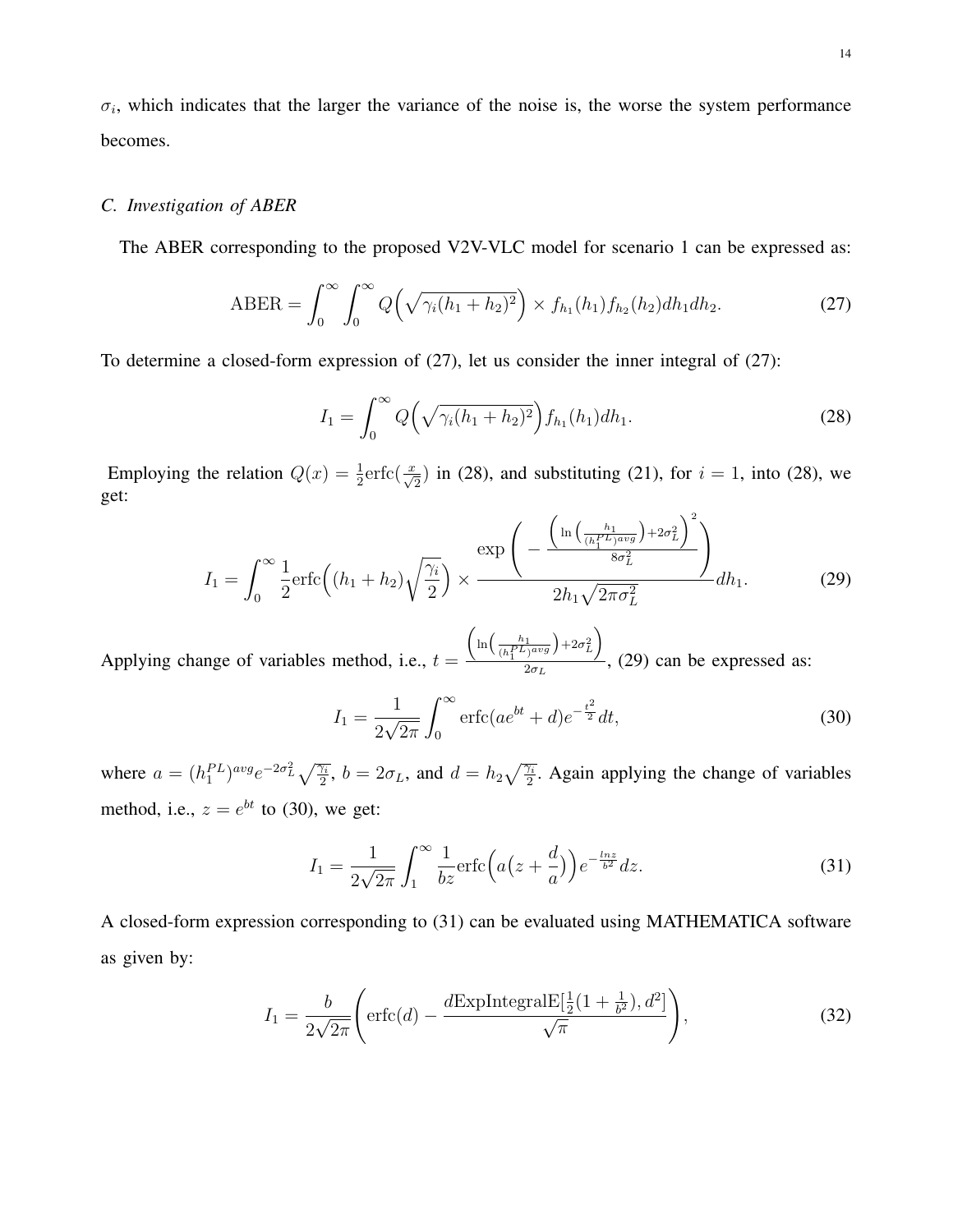15

where ExpIntegralE $[n, z]$  gives the exponential integral function  $E_n(z)$  [37]. Therefore, (27) reduces to:

$$
ABER = \int_0^\infty I_1 f_{h_2}(h_2) dh_2
$$
  
= 
$$
\int_0^\infty I_1 \frac{\exp\left(-\frac{\left(\ln\left(\frac{h_2}{(h_2^{PL})^{avg}}\right) + 2\sigma_L^2\right)^2}{8\sigma_L^2}\right)}{2h_2 \sqrt{2\pi \sigma_L^2}} dh_2.
$$
 (33)

Applying change of the variables method, i.e.,  $u =$  $\left(\ln\Big(\frac{h_2}{(h_2^{PL})^{avg}}\Big) + 2\sigma_L^2\right)$  $\frac{1}{2\sigma_L}$ , (33) can be expressed as:

$$
ABER = \int_0^\infty I_1 \frac{1}{\sqrt{2\pi}} e^{-\frac{u^2}{2}} du.
$$
 (34)

On substituting (32) into (34), we get:

$$
ABER = \frac{b}{4\pi} \times \int_0^\infty \left( \text{erfc}(d) - \frac{d\text{ExplntegralE}[\frac{1}{2}(1 + \frac{1}{b^2}), d^2]}{\sqrt{\pi}} \right) e^{-\frac{u^2}{2}} du. \tag{35}
$$

Now, to evaluate (35), let us have the following two considerations:

$$
I_2 = \int_0^\infty \text{erfc}(d) e^{-\frac{u^2}{2}} du.
$$
 (36)

and

$$
I_3 = \int_0^\infty \frac{d \, \text{ExplntegralE}[\frac{1}{2}(1 + \frac{1}{b^2}), d^2]}{\sqrt{\pi}} e^{-\frac{u^2}{2}} du. \tag{37}
$$

To compute  $I_2$ , applying the change of variables method, i.e.,  $t =$  $\left(\ln\left(\frac{h_2}{(h_2^{PL})^{avg}}\right) + 2\sigma_L^2\right)$  $\frac{2\sigma_L}{2\sigma_L}$ , we get:

$$
I_2 = \int_0^\infty \operatorname{erfc}(ge^{bt})e^{-\frac{t^2}{2}}dt,\tag{38}
$$

where  $g = (h_2^{PL})^{avg} e^{-2\sigma_L^2} \sqrt{\frac{\gamma_i}{2}}$ . Employing a transformation of  $z = e^{bt}$ , a closed-form solution corresponding to (38) is obtained as:

$$
I_2 = b \left[ \operatorname{erfc}(g) - \frac{g \operatorname{ExpIntegrals}[\frac{1}{2}(1 + \frac{1}{b^2}), g^2]}{\sqrt{\pi}} \right].
$$
 (39)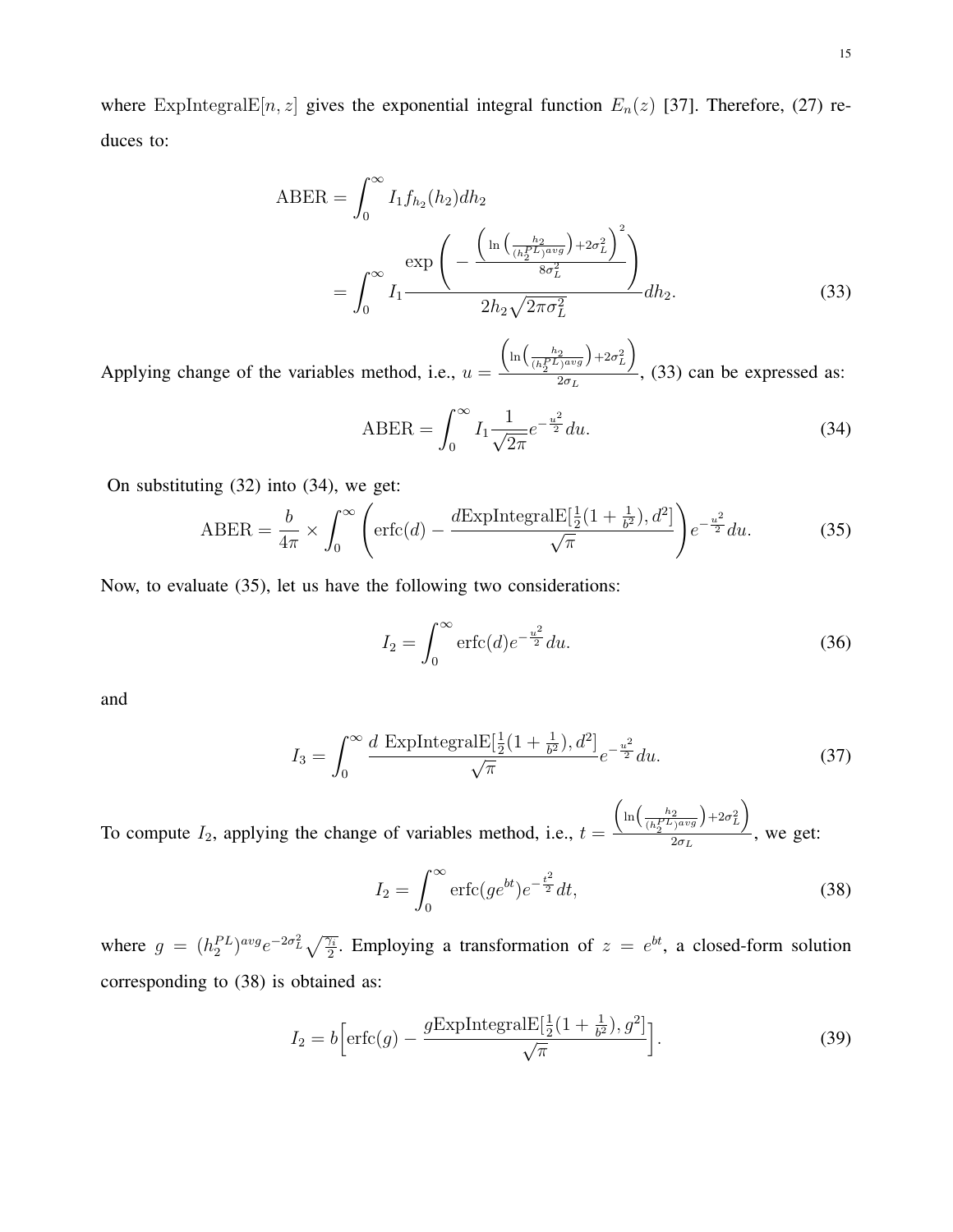Adopting the similar technique for obtaining the closed-form of  $I_2$ , a closed-form corresponding to  $I_3$  is obtained as follows:

$$
I_3 = gbe^{-g^2} \times \frac{\left(2b^2 - \left(1 + (-1 + 2g^2)\right)b^2 e^{g^2} \text{ExpIntegralE}[\frac{1}{2}(-1 + \frac{1}{b^2}), g^2]\right)}{2(-1 + b^2)\sqrt{\pi}}.\tag{40}
$$

Now, taking (35), (36) and (37) into account, ABER can be expressed as:

$$
\therefore \text{ABER} = \text{abs}(\frac{b}{4\pi}(I_2 - I_3)),\tag{41}
$$

where the closed-form expressions corresponding to  $I_2$  and  $I_3$  are given by (39) and (40), respectively. Further, abs(.) denotes the absolute value. Since  $I_2 < I_3$ , therefore, the absolute value of ABER is considered in (41).

## *D. Investigation of Diversity Order*

Before we begin with the investigation of the diversity property for the considered V2V-VLC system, let us motivate our finding by discussing the existing works on diversity order.

- For instance, in [38], the diversity performance corresponding to the single-input single-output (SISO) free-space optical (FSO) system and MIMO-FSO system under Gamma-Gamma fading is analyzed. It is observed that the diversity gain of the SISO-FSO system only depends on the minimum of  $\alpha$  and  $\beta$ , where  $\alpha$  and  $\beta$  characterize a specific turbulence regime. As far as the MIMO-FSO configuration is considered, it is concluded from Eq. (26) that employing repetition coding across transmit lasers and equal gain combining at the Rx can exploit full diversity gain.
- In [39], the diversity performance of a MIMO-FSO system assuming repetition coding across lasers with a multipulse pulse-position-modulation (PPM) scheme is analyzed. It is shown by the analysis that full transmit and receiver diversity can be attained without special coding.
- Finally, in [40], it is shown through power allocation that the cooperative diversity and BER performance of the considered system can be significantly optimized.

However, in this work, we focus on a V2V-VLC scenario and the associated system parameters, which have a significant impact on the V2V-VLC performance. Most importantly, differing from the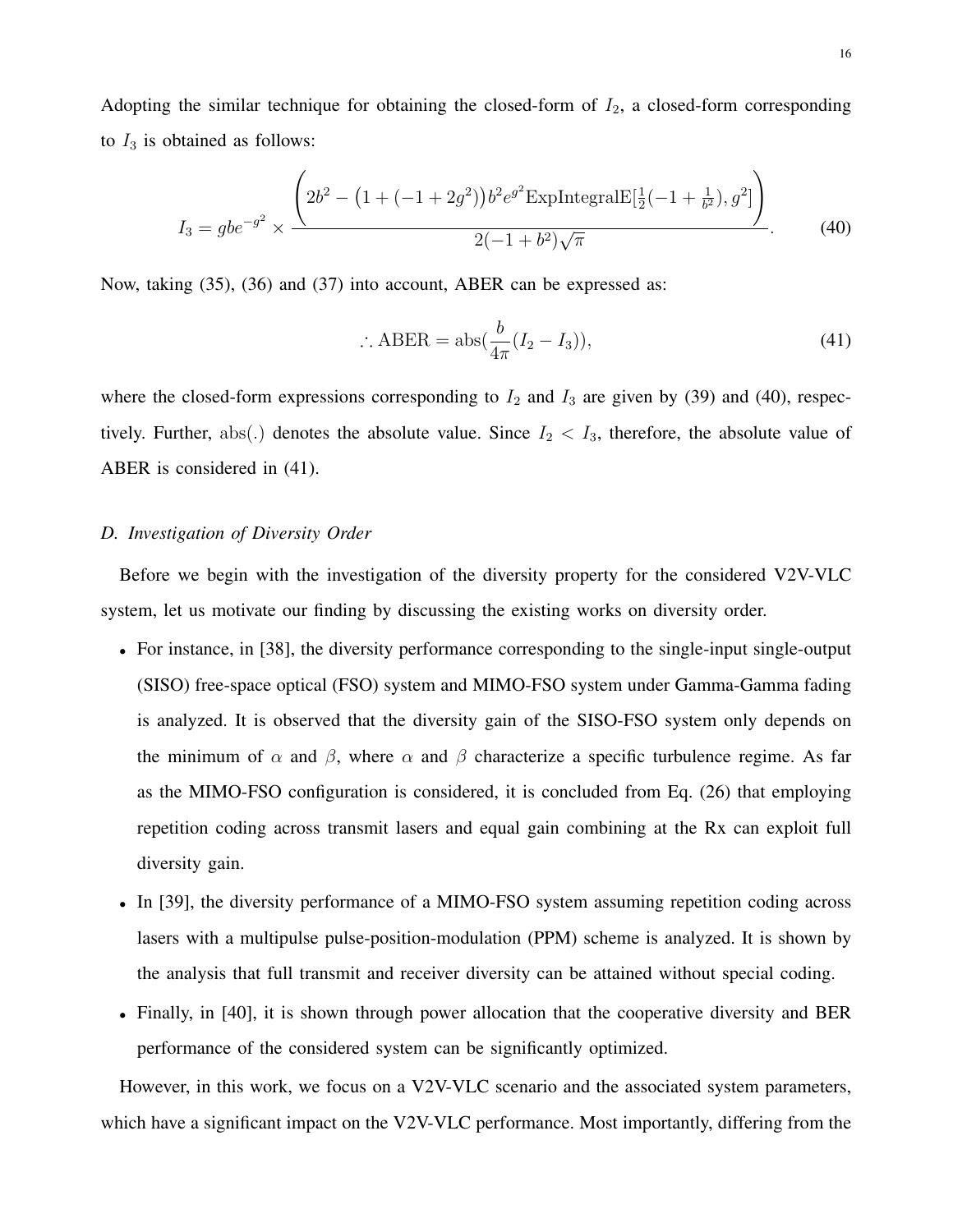above works, a novel channel model that takes into account the **joint impact** of path loss and AT is considered. Further, in a V2V-VLC system, the diversity performance investigation is highly dependent on the weather conditions. Therefore, the investigation of the diversity performance corresponding to such a system is a significant metric of interest. The diversity corresponds to the slope of decay of ABER versus the SNR plot at asymptotically high values of SNR. Mathematically, at very high SNR, ABER can be expressed as:

$$
ABER_{\gamma_i \to \infty} \propto \gamma_i^{-d_o},\tag{42}
$$

where  $d_0$  denotes the diversity order. Therefore, taking (42) into account, let us first determine  $d_0$  corresponding to the closed-form expression of  $I_2$  given in (39), at a very high value of SNR. With (42), we will consider only the terms proportional to the exponent of  $\gamma_i$  and the constants or other factors multiplied with  $\gamma_i$  can be ignored as they do not have any significance in finding  $d_o$ . Now, in (39), at a very high value of SNR,  $erfc(g) = 0$ . Further, note that  $E_n(z) = \int_1^\infty$  $\frac{e^{-zt}}{t^n}dt = \int_1^\infty$  $e^{-g^2t}$  $\frac{e^{-y}}{t^{\frac{1}{2}(1+\frac{1}{b^2})}}dt.$ Therefore, employing Taylor series expansion of an exponential function corresponding to  $E_n(z)$ , i.e.,  $e^{-g^2}$ . Further, representing the series in a form given in (43) to determine the dominant term at a very high SNR as follows:

$$
e^{-g^2} = 1 - \gamma_i + \gamma_i^2 - \gamma_i^3 + \cdots ,
$$
  
=  $\gamma_i^3 \left( \frac{1}{\gamma_i^3} - \frac{1}{\gamma_i^2} + \frac{1}{\gamma_i} - 1 + \cdots \right).$  (43)

At a very high SNR, considering the dominant terms in (43), we have  $e^{-g^2} = \gamma_i^2$ . Therefore, we obtain:

$$
I_2 \propto \gamma_i^2. \tag{44}
$$

Similarly, the exponent of  $\gamma_i$  corresponding to (40) is obtained as:

$$
I_3 \propto \gamma_i^3. \tag{45}
$$

Now,  $I_2 - I_3 \propto (\gamma_i^2 + (-\gamma_i^3))$ . Therefore, the ABER at very high SNR will be:

$$
ABER_{\gamma_i \to \infty}^{Scenario1} \propto \gamma_i^2. \tag{46}
$$

Thus the diversity order corresponding to scenario 1 is obtained as  $d_o = 2$ .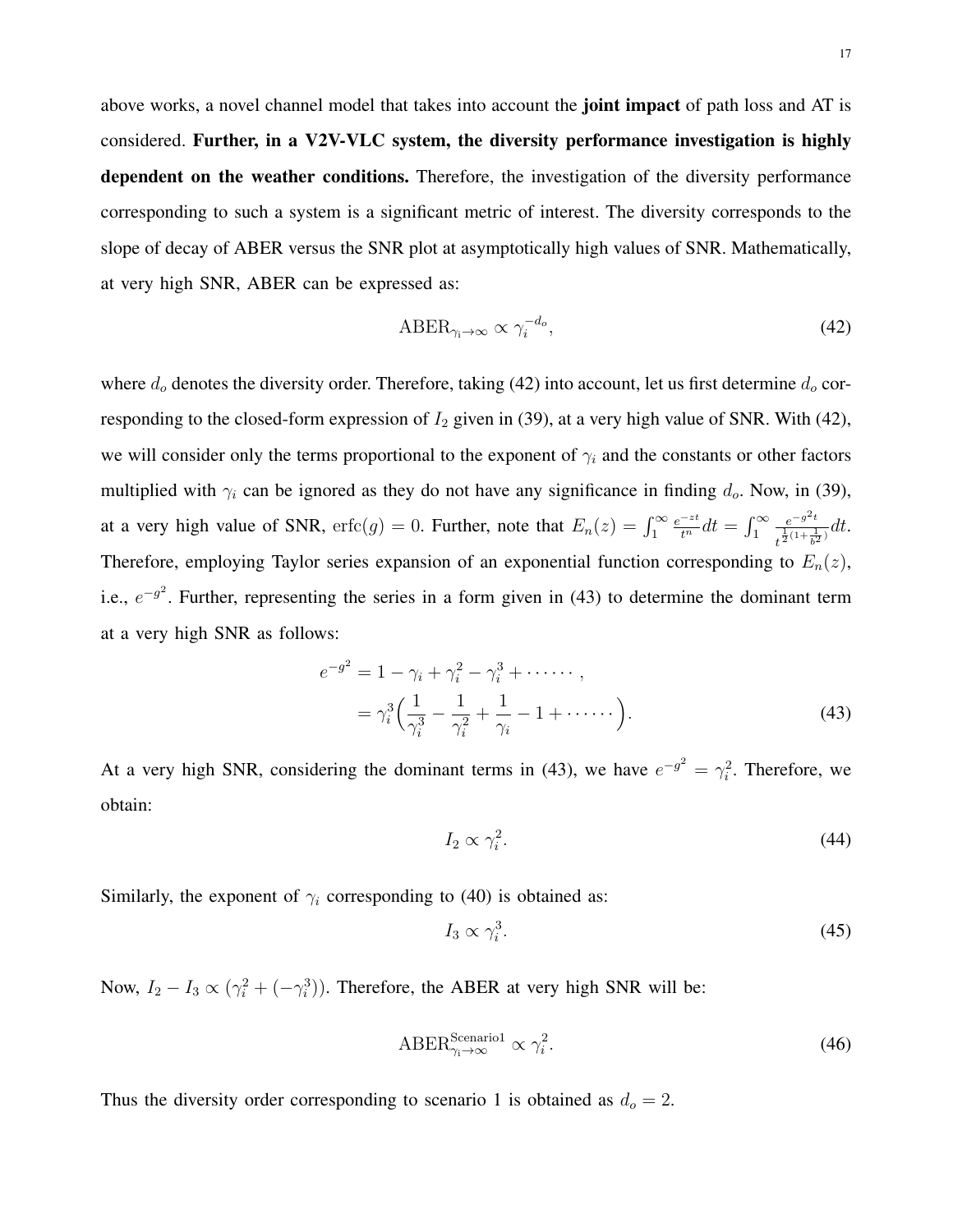Remark 6: We employ a repetition coding (RC) scheme for the data transmission for which the same symbol is transmitted from both the Txs. Note that the RC scheme is able to provide full diversity.

# IV. PERFORMANCE METRICS FOR THE PROPOSED V2V-VLC MODEL CORRESPONDING TO SCENARIO 2

In this section, we investigate the performance of the proposed V2V-VLC model corresponding to scenario 2. Due to the short-distance nature of VLC, the longitudinal separation between the two communicating vehicles has a significant impact on the V2V-VLC system performance. To derive the performance metrics of scenario 2, we build upon the analytical framework of scenario 1.

*Scenario 2: A more practical scenario in which the longitudinal separation between the two communicating vehicles is quantified as random. Contrary to scenario 1, the presence of parked or mobile vehicles in the vicinity of two communicating vehicles is also taken into account, as depicted in Fig. 1. Therefore, the non-line-of-sight (NLOS) signal components arising due to parked/mobile vehicles and from the road surface reflection are also considered.*

Let  $Z$  be the event corresponding to the LOS blockage whose probability mass function (PMF) can be modeled by Bernoulli distribution:

$$
\Pr[Z = z] = \begin{cases} p, z = 1\\ 1 - p, z = 0, \end{cases}
$$
\n(47)

where Pr[.] denotes the probability.

**Remark 7:** The event  $z = 1$  (direct-path obstruction between the Tx and Rx) corresponds to an event of blocked LOS with probability p. However, when  $z = 0$  (no direct-path obstruction between the Tx and Rx), the complete VLC channel comprises both the LOS and NLOS signal components. Note that, the NLOS signal components arise from obstructions in the vicinity of two communicating vehicles, such as parked /mobile vehicles or reflections from the road surface.

Remark 8: There are some works in the literature of indoor VLC, which consider blockage such as, [2]. Note that in an indoor VLC scenario, the blockage is mainly because of the **opaque** objects. However, in this work, we specifically emphasize the modeling of the LOS blockage with an **associated path loss** (as depicted in Eq.  $(48)$ ) for an outdoor V2V-VLC system, which is **highly**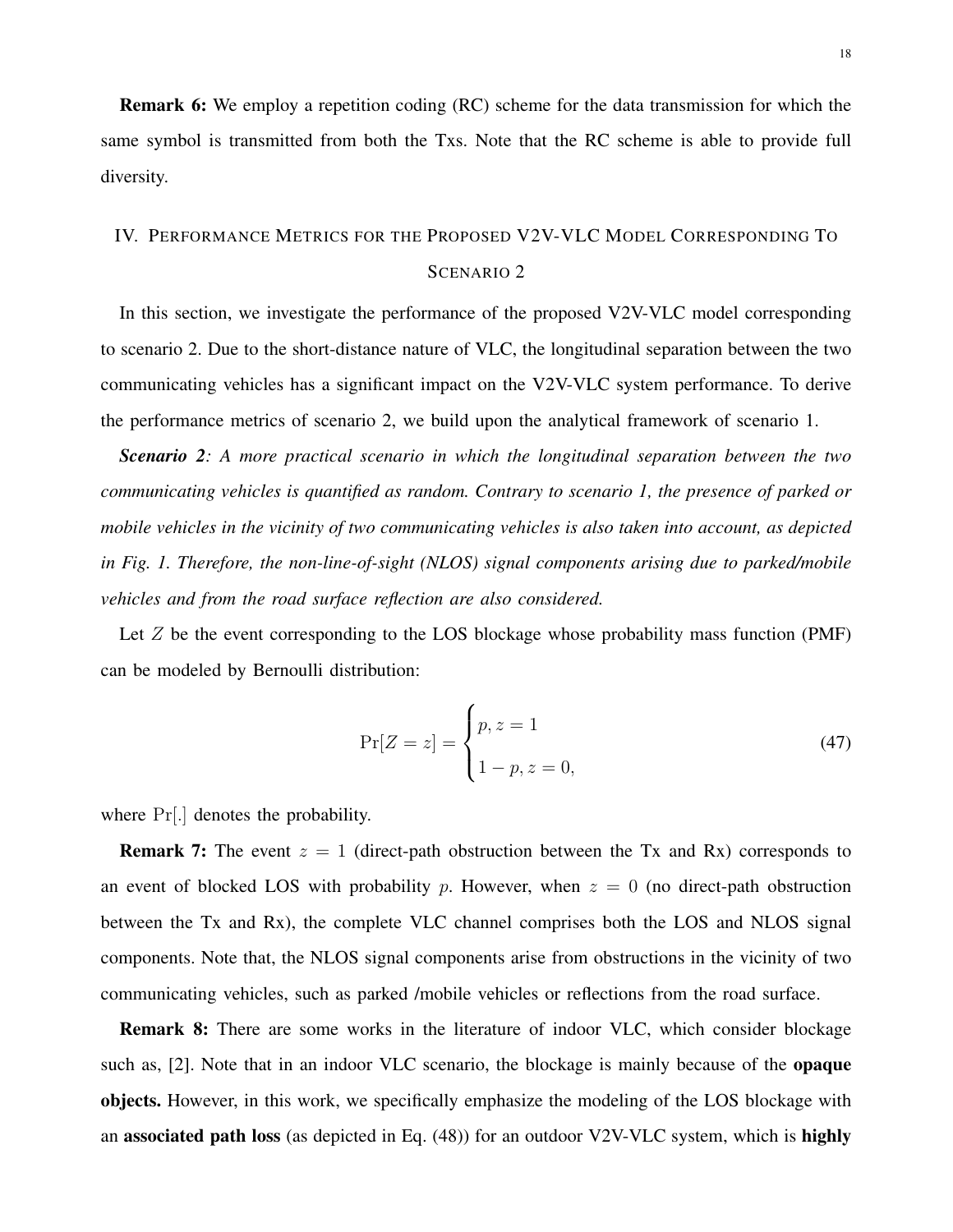dependent on the weather conditions. Moreover, because of the short-distance nature of VLC, this blockage has a significant impact on the V2V-VLC system performance. Further, in this work, the novel channel model that considers the **joint impact** of path loss and AT is completely different from an indoor VLC channel. Therefore, this work emphasizes blockage under a completely different communication environment.

#### *A. Investigation of Average Path Loss*

The total path loss at the Rx corresponding to LOS as well as NLOS signal components can be expressed as:

$$
h_{\text{Total-Rx}}^{PL} = \sum_{\beta=0}^{n_d} h^{PL}(\beta) = h^{PL}(0) + \sum_{\beta=1}^{n_d} h^{PL}(\beta)
$$
  
=  $p(n_d h^{PL}(\beta)) + (1 - p) ((n_d + 1)h^{PL}(0)),$  (48)

where  $h^{PL}(0)$  and  $\sum_{\beta=1}^{n_d} h^{PL}(\beta)$  are the path loss corresponding to LOS and NLOS, respectively, with  $n_d$  being the number of diffused signal components.<sup>2</sup> Now, the path loss corresponding to the  $i<sup>th</sup>$  LOS propagation path is given by:

$$
h_i^{PL}(d) = p\left(\frac{1}{2}\left(\frac{D_R}{\xi}\right)^2 \frac{d^{2/\epsilon}}{L_i^{2+2/\epsilon}} \exp(-cL_i)\right) + (1-p)\left(\frac{1}{2}\left(\frac{D_R}{\xi}\right)^2 \frac{d^{2/\epsilon}}{L_i^{2+2/\epsilon}} \exp(-cL_i)\right). \tag{49}
$$

The path loss presented in Eq. (49) considers both the LOS and NLOS depending upon the LOS blocking probability p. Considering that the two vehicles are sufficiently apart from each other, we assume the PDF of  $d$  to be inverse Gaussian distribution [41]. Considering a realistic V2V-VLC scenario, let us consider  $d$  to be random within a range of 0 to 50 m. For the considered range, the PDF of  $d$  can be written as:

$$
f_d(d) = \frac{1}{0.989108} \times \sqrt{\frac{\lambda}{2\pi d^3}} \times e^{-\frac{\lambda(d-\mu)^2}{2\mu^2 d}}, 0 \le d \le 50.
$$
 (50)

Note that the area under the PDF for the PDF given in (50) is unity for the mean  $\mu = 25$  and the shape parameter  $\lambda = 0.01$ .

<sup>&</sup>lt;sup>2</sup>Because of the short-distance nature of VLC, the blockage of LOS is probabilistic (as depicted in Eq.  $(48)$ ), i.e., there will not be many blockages. Therefore, it is assumed that the path loss corresponding to each diffused signal component is identical. However, we will consider non-identical diffused signal components in the future extension of this work.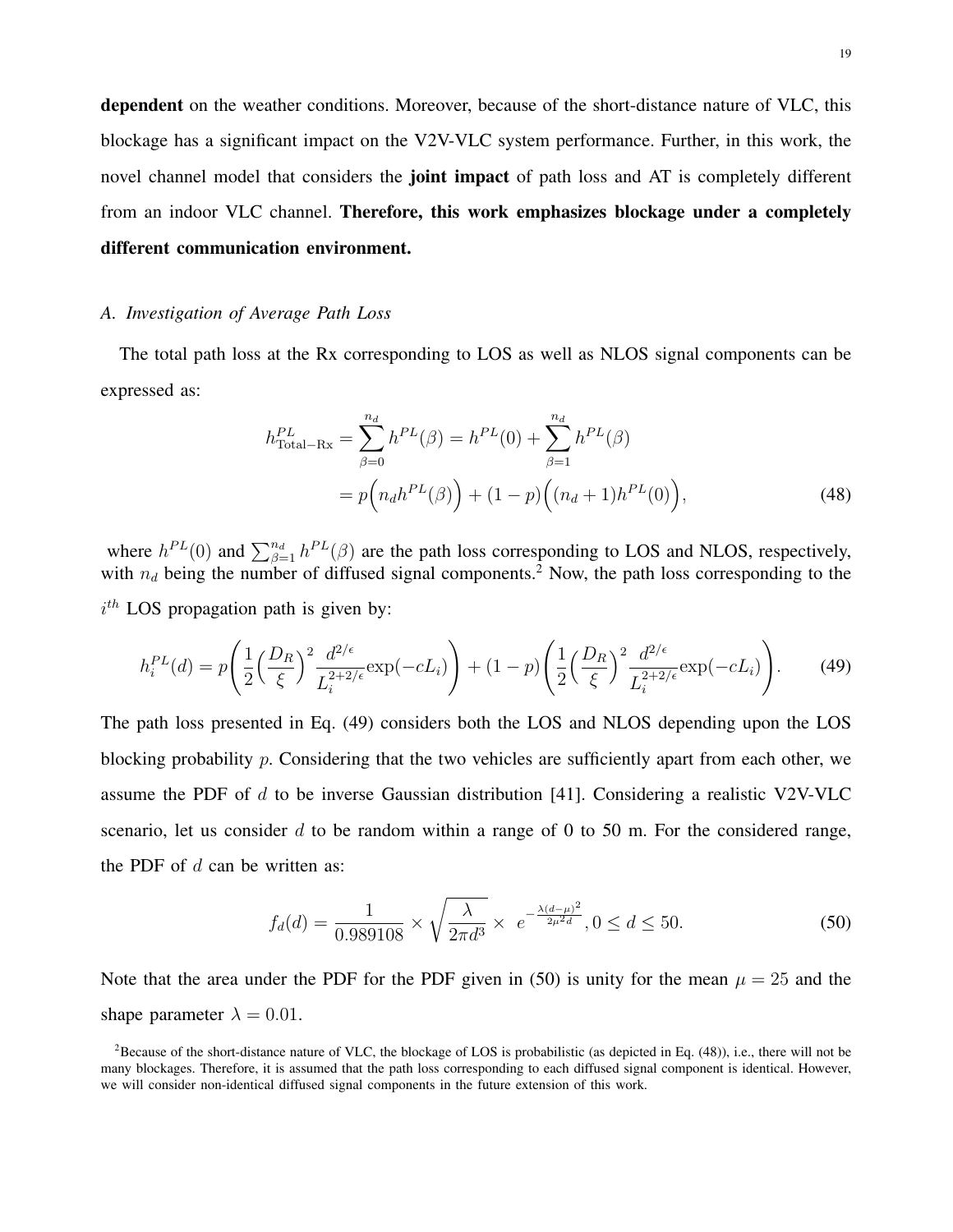Remark 9: Because of the short transmission distance of VLC, d is assumed to be random within a practical range of 0 - 50 m. Moreover, due to the mobility of other vehicles in the vicinity, d varies slowly over a small duration of time *T* within the specified range.

Therefore, the average path loss expression is given by:

$$
(h_i^{PL})^{avg} = \int_0^\infty h_i^{PL}(d) f_d(d) dd.
$$
\n(51)

On substituting (49) and (50) into (51), employing taylor series expansion of an exponential function, the average path loss can be expressed as:

$$
(h_i^{PL})^{avg} = p \left( \frac{1}{0.989108} \times \frac{D_R^2 \sqrt{\lambda}}{2\xi^2} \times \int_0^{50} \frac{1}{\sqrt{2\pi d^3}} \times \frac{d^{2/\epsilon}}{\sqrt{\lambda^2 d^3}} \right)
$$
  

$$
\frac{d^{2/\epsilon}}{\sqrt{d^2 + d_{h_i}^2}} \times \sum_{n=0}^{\infty} (-1)^n \frac{\left( c\sqrt{d^2 + d_{h_i}^2} \right)^n}{n!} \times e^{-\frac{\lambda(d-\mu)^2}{2\mu^2 d}} dd
$$
  
+ 
$$
(1-p) \left( \frac{1}{0.989108} \times \frac{D_R^2 \sqrt{\lambda}}{2\xi^2} \times \int_0^{50} \frac{1}{\sqrt{2\pi d^3}} \times \frac{d^{2/\epsilon}}{\sqrt{d^2 + d_{h_i}^2}} \times e^{-\frac{\lambda(d-\mu)^2}{2\mu^2 d}} dd \right).
$$
  

$$
\frac{d^{2/\epsilon}}{\sqrt{d^2 + d_{h_i}^2}} \times \sum_{n=0}^{\infty} (-1)^n \frac{\left( c\sqrt{d^2 + d_{h_i}^2} \right)^n}{n!} \times e^{-\frac{\lambda(d-\mu)^2}{2\mu^2 d}} dd \right).
$$
 (52)

Therefore, using (48) the effective path loss at the Rx corresponding to scenario 2 will be:

$$
h_{\text{Eff}}^{PL} = 10\log_{10}\left(\sum_{i=1}^{2} p\left(n_d(h_i^{PL})^{avg}\right) + (1-p)\left((n_d+1)(h_i^{PL})^{avg}\right)\right). \tag{53}
$$

Note that the factor  $(n_d + 1)$  in Eq. (53) represents the consideration of NLOS signal components with identical path loss.

Remark 10: The integral in (52) is a finite integral and can be swiftly evaluated using MATH-EMATICA software. Therefore, further effort for simplifying (52) is not required.

#### *B. Investigation of Outage Probability*

In this subsection, we investigate the outage performance of the considered V2V-VLC model corresponding to scenario 2. Following the similar procedure of scenario 1, the closed-form expression corresponding to the outage probability of scenario 2 is given by: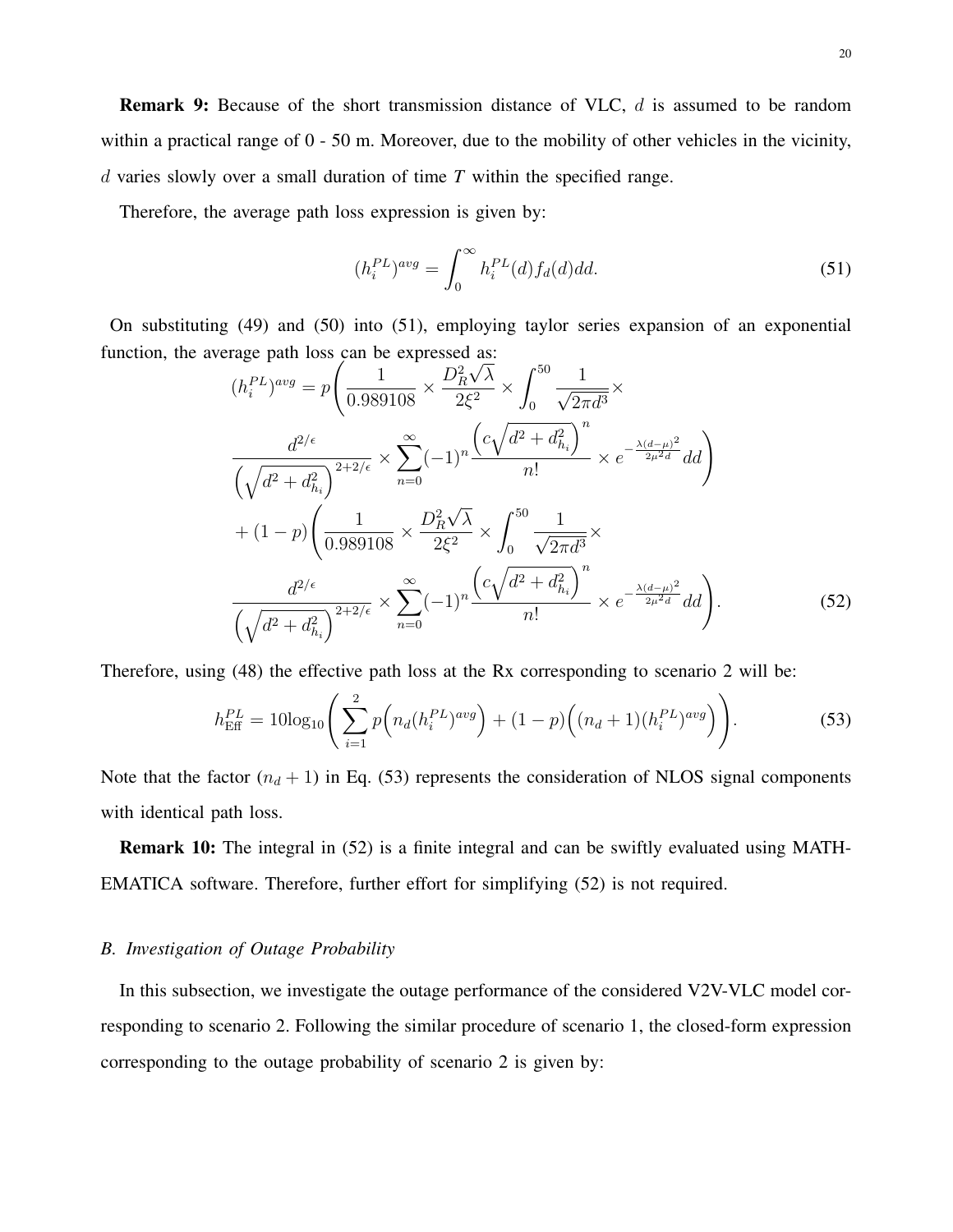$$
P_{out} = \prod_{i=1}^{2} \int_{0}^{\ln\left(\frac{\sqrt{\frac{\gamma_{th}}{R_i}}}{(h_i^{PL})^{\text{avg}}}\right) + 2\sigma_L^2} \left[\frac{1}{\sqrt{2\pi}} \exp\left(-\frac{t_i^2}{2}\right)\right] dt_i
$$

$$
= \prod_{i=1}^{2} Q\left(-\frac{\ln\left(\frac{\sqrt{\gamma_{th}}\sigma_i}{(h_i^{PL})^{\text{avg}}\eta P_t}\right) + 2\sigma_L^2}{2\sigma_L}\right).
$$
(54)

To consider the effective path loss at the Rx corresponding to LOS as well as NLOS signal components, the outage probability of the considered system will be:

$$
P_{out} = \prod_{i=1}^{2} Q\left(-\frac{\ln\left(\frac{\sqrt{\gamma_{th}}\sigma_i}{h_{i, \text{Eff}}^{PL} \eta_{i}}\right) + 2\sigma_L^2}{2\sigma_L}\right),\tag{55}
$$

where  $h_{i, \text{Eff}}^{PL}$  is the effective path loss at the Rx corresponding to the  $i^{th}$  LOS link, and it can be obtained from (53).

Remark 11: Contrary to scenario 1, wherein the outage probability given in (26) depends on the longitudinal separation between the two communicating vehicles, the outage probability corresponding to scenario 2 given in (55) depends on lateral shift of the vehicle.

# *C. Investigation of ABER and Diversity Order*

The PDF corresponding to the  $i<sup>th</sup>$  propagation path incorporating the LOS as well as NLOS signal components for scenario 2 can be written as:

$$
f_{h_i}(h_i) = \frac{\exp\left(-\frac{\left(\ln\left(\frac{h_i}{h_{i, \text{Eff}}^D}\right) + 2\sigma_L^2\right)^2}{8\sigma_L^2}\right)}{2h_i\sqrt{2\pi\sigma_L^2}}, \quad h_i > 0. \tag{56}
$$

Now, following the similar derivation methodology of scenario 1, the closed-form expression corresponding to the ABER of scenario 2 is given by:

$$
ABER = abs\left(\frac{b}{4\pi}(P_2 - P_3)\right).
$$
\n(57)

A closed-form expression corresponding to  $P_2$  is given as:

$$
P_2 = b \left[ \text{erfc}(s) - \frac{s \text{ExplntegralE}[\frac{1}{2}(1 + \frac{1}{b^2}), s^2]}{\sqrt{\pi}} \right],\tag{58}
$$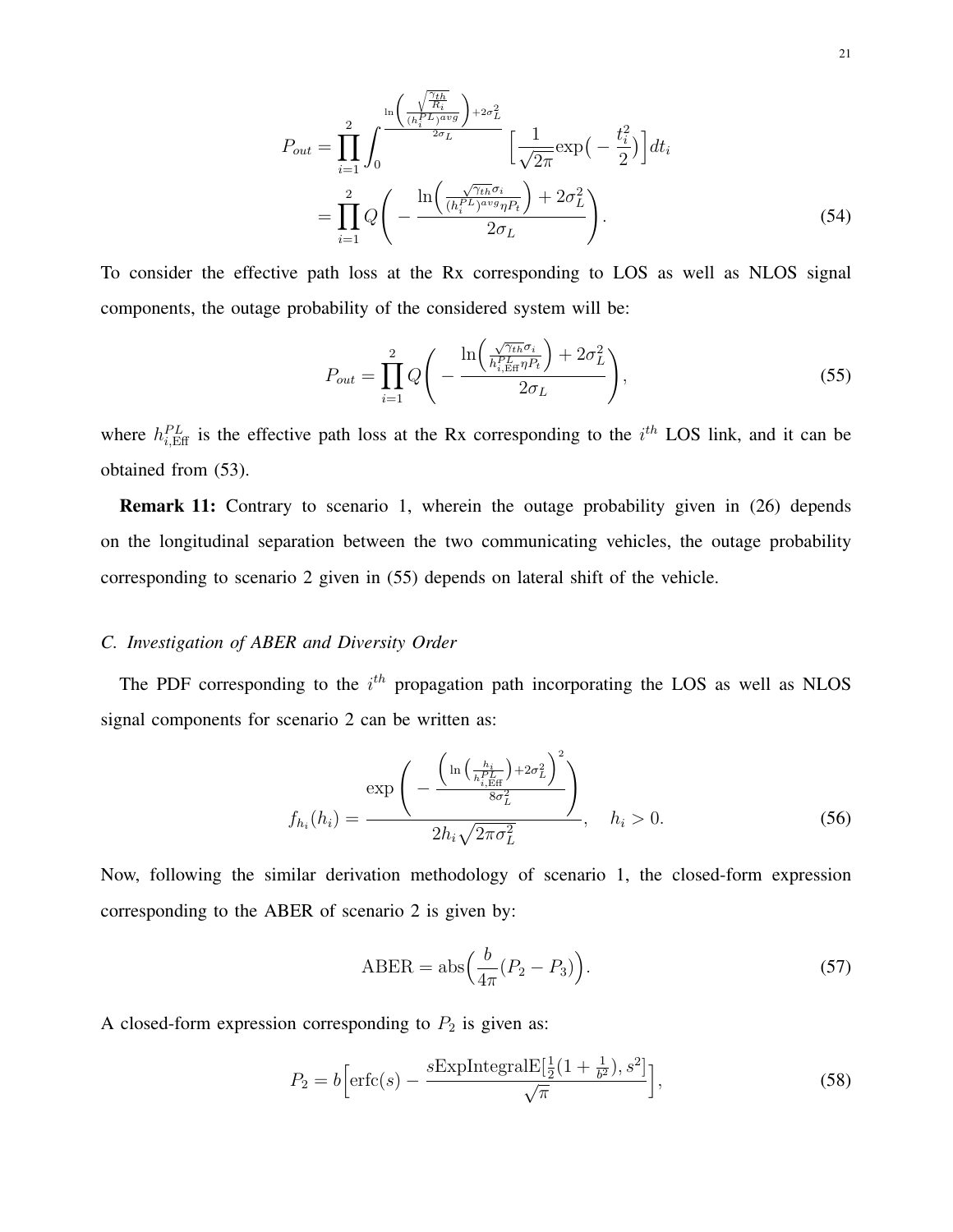| <b>Parameter</b>                      | $\overline{\text{Value}}$ |
|---------------------------------------|---------------------------|
| $W_{L}$                               | $5 \text{ m}$             |
| $W_v$                                 | $2.5 \text{ m}$           |
| $\overline{\sigma^2_{\underline{L}}}$ | 0.8                       |
| $\sigma_i$                            |                           |
| $\eta$                                | 1                         |
| $P_t$                                 | 10 W                      |
| $n_d$                                 | 10                        |
| $\boldsymbol{p}$                      | 0.5                       |
| $\overline{d}$                        | 20 m (ABER                |
|                                       | corresponding to          |
|                                       | scenario 1)               |
| $d_h$                                 | 2 m (ABER                 |
|                                       | corresponding to          |
|                                       | scenario 2)               |
| $\,\,\nu_R$                           | $5 \text{ cm}$            |
|                                       | $180^\circ$               |

Table II SIMULATION PARAMETERS FOR THE PROPOSED V2V-VLC MODEL [22,13]

where  $s = h_{2,\text{Eff}}^{PL} e^{-2\sigma_L^2} \sqrt{\frac{\gamma_i}{2}}$ . Further, a closed-form expression corresponding to  $P_3$  is expressed as:  $P_3 = sbe^{-s^2} \times$  $\sqrt{ }$  $2b^2 - (1 + (-1 + 2s^2))b^2 e^{s^2}$ ExpIntegralE $[\frac{1}{2}(-1 + \frac{1}{b^2}), s^2]$  $\setminus$  $2(-1+b^2)$ √  $\overline{\pi}$ . (59)

As far as the diversity order is concerned, following the similar technique as adopted for scenario 1, the diversity order corresponding to scenario 2 is also obtained as  $d_0 = 2$ .

#### V. RESULTS AND DISCUSSION

In this section, we will present and discuss the numerical results derived in the previous sections. We perform Monte Carlo simulations to validate our derived results. Note that weather conditions have a significant impact on the outdoor V2V-VLC system. To this end, different performance metrics such as path loss, outage probability, ABER, and diversity property under different weather conditions are going to be a vital part of our discussion. All the simulation parameters related to the proposed V2V-VLC model are well tabulated in Table II.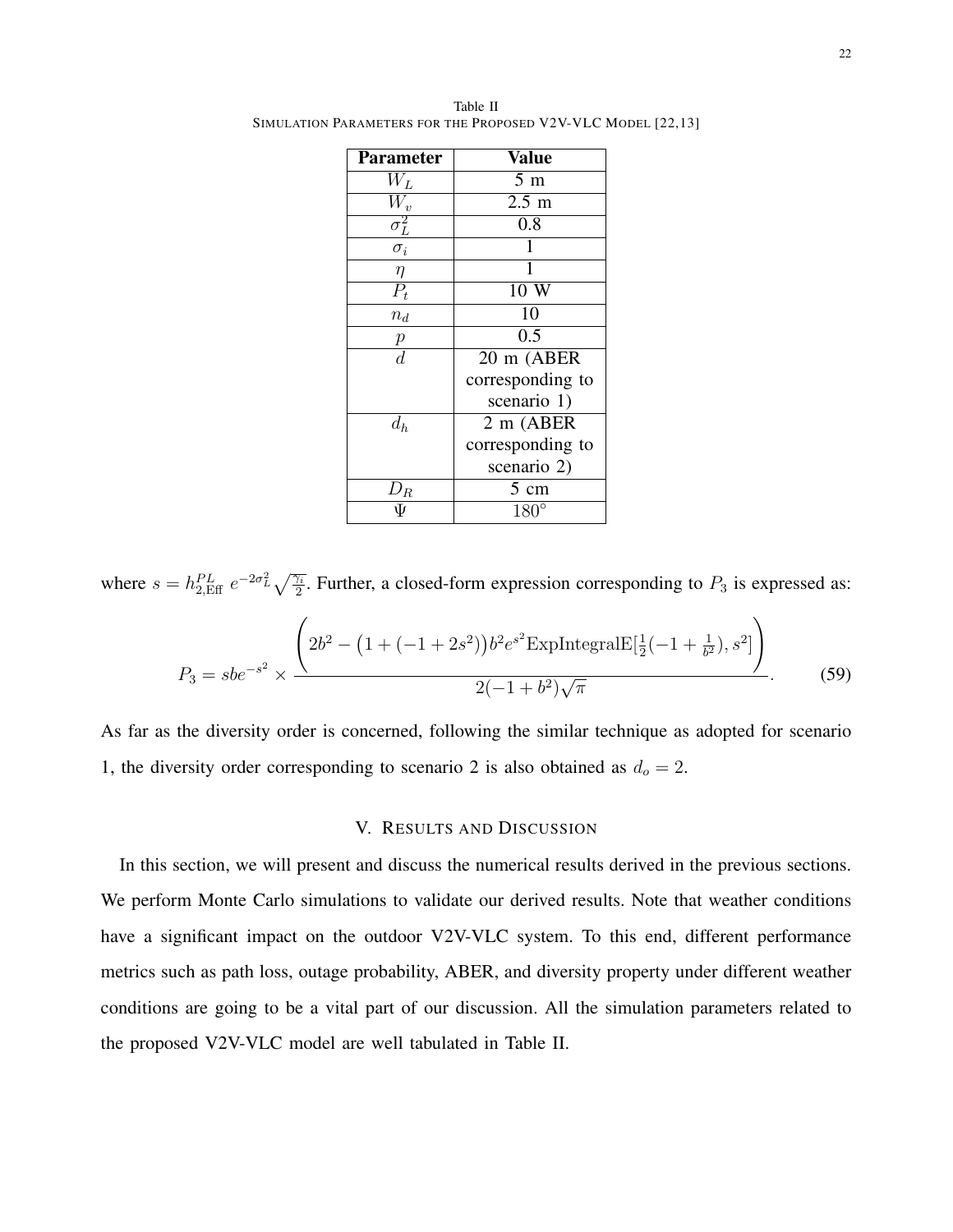

Figure 2. Effect of path loss on the proposed V2V-VLC model corresponding to scenario 1.

#### *A. Effect of Path Loss (Scenario 1)*

In this subsection, we reflect an interesting insight into the effect of path loss on the proposed V2V-VLC model corresponding to scenario 1. Since LED-based VLC is mainly intended for shortdistance communications, the effect of path loss on the V2V-VLC is significant. In Fig. 2, we plot the path loss curves for different weather conditions and varying distances. We use (20) to plot the path loss curves. For clear weather conditions, we can observe from Fig. 2 that the path loss range lies approximately between -18 to -34 dB for the given distance range. For moderate fog, it is -18 to -36 dB. For dense fog conditions, the path loss range is around -18 to -38 dB.

Observation 1: Differing from the existing literature [29–34], we emphasize the path loss *penalty* offered by the considered V2V-VLC system under the *random* lateral shift of the vehicle. *To this end, at a distance of 40 m, for example, the path loss penalties for moderate and dense fog weather scenarios are 2 and 3 dB, respectively compared with the clear weather.* Therefore, the penalty in terms of the path loss for the considered V2V-VLC system under the random lateral shift of the vehicle is significant.

#### *B. Outage Performance (Scenario 1)*

In this subsection, we envision the outage performance of the proposed V2V-VLC model corresponding to scenario 1. In Fig. 3, we plot the outage performance curves for varying distances. We use (26) to plot the outage performance curves. One can observe from Fig. 3, with an increase in the longitudinal separation/transmission distance, the value of the outage probability increases.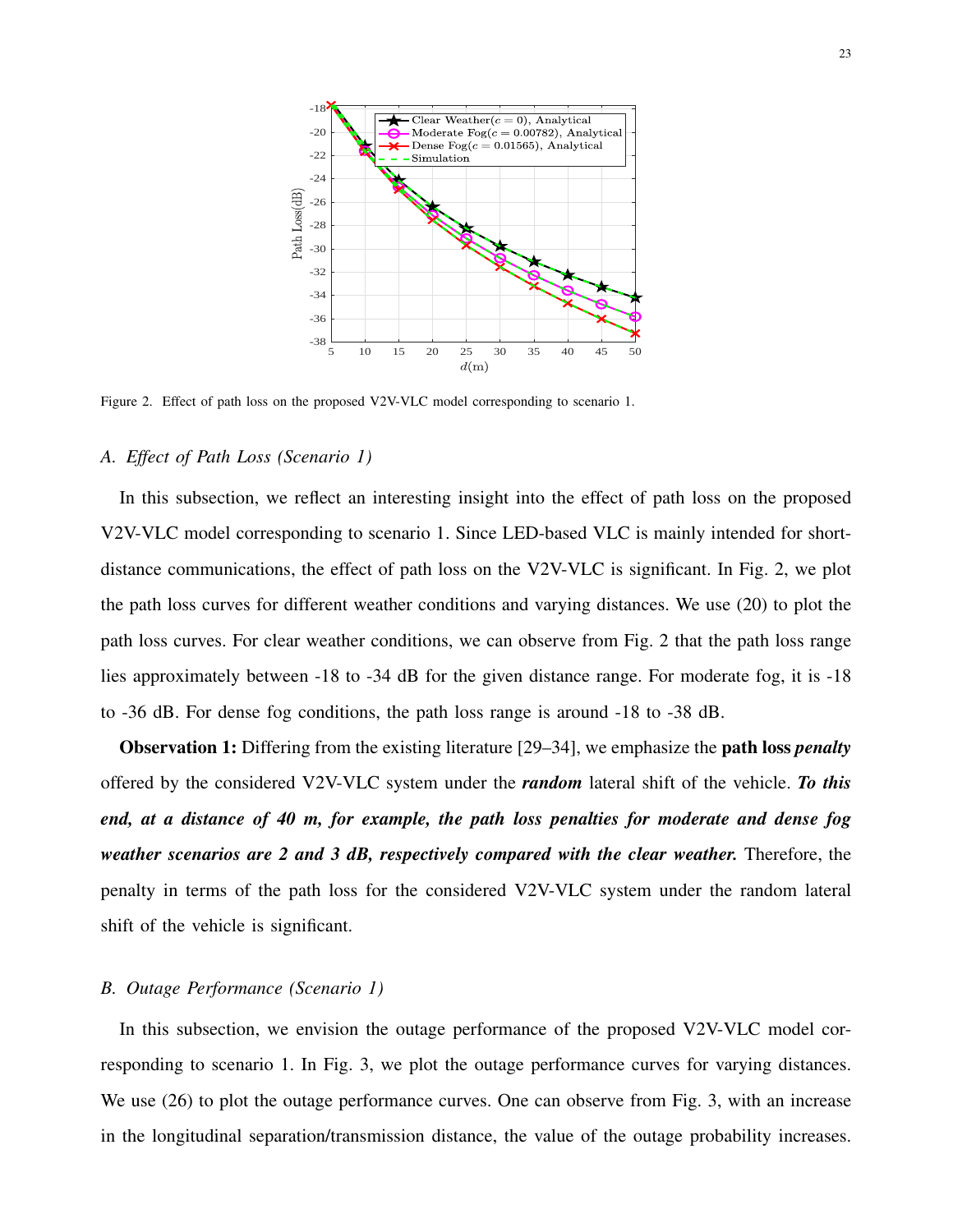

Figure 3. Outage performance of the proposed V2V-VLC model corresponding to scenario 1.



Figure 4. ABER performance of the proposed V2V-VLC model corresponding to scenario 1.

As far as the impact of the  $\sigma_L^2$  on the outage performance is concerned, the outage performance improves as the value of  $\sigma_L^2$  decreases. *Note that the considered system performs the best for*  $\sigma_L^2$ *=0.1.*

#### *C. ABER and Diversity Performance (Scenario 1)*

In this subsection, we envision the ABER performance of the proposed V2V-VLC model corresponding to scenario 1. To plot the ABER performance curves corresponding to different weather conditions, we use (41). Fig. 4 illustrates the ABER performance curves of the proposed V2V-VLC model corresponding to different weather conditions for the considered scenario. In Fig. 4, note that the ABER performance curve corresponding to clear weather conditions outperforms the other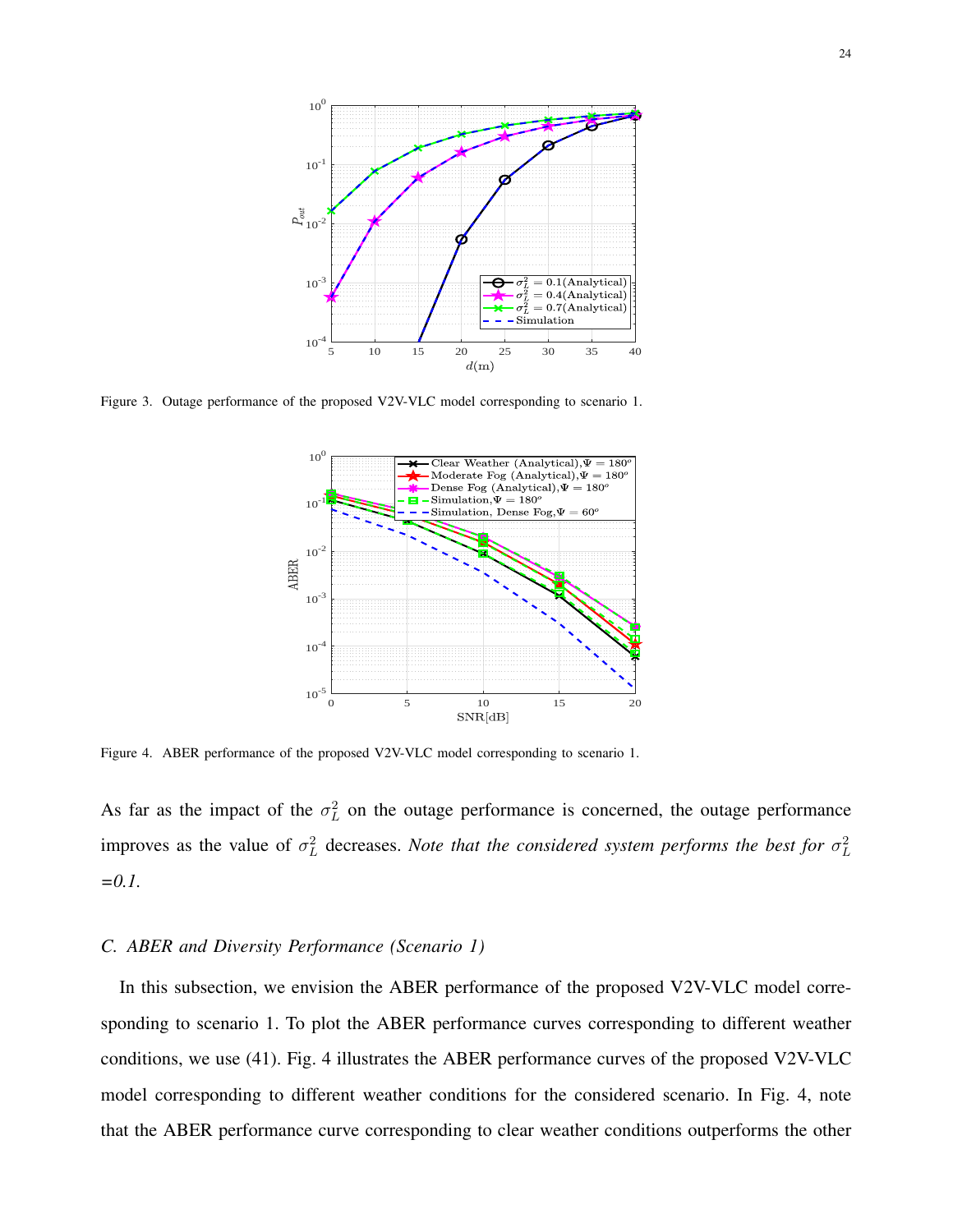

Figure 5. Effect of path loss on the proposed V2V-VLC model corresponding to scenario 2.

ABER performance curves. It shows the impact of weather conditions on the ABER performance of the considered V2V-VLC system. To envision the impact of FOV on the ABER performance, a simulation-based ABER curve corresponding to a dense fog weather scenario with  $\Psi = 60^{\circ}$ is also presented. It can be observed from the figure that a narrow FOV-based Rx provides a significant performance gain. Note that a narrow FOV-based Rx captures less noise. However, this performance gain is valid for specific longitudinal separation of  $d = 20$  m (as depicted in Table II). An increase in the value of  $d$  along with **random mobility** will decrease the received SNR and eventually deteriorate the ABER of the system.

Let us also reflect some interesting insight into the *diversity* performance of the considered V2V-VLC system. The diversity is the slope of decay of ABER versus SNR plot at asymptotically high values of SNR. *It is worth mentioning that diversity corresponds to the reliability of the communication system. Therefore, the investigation of the diversity property is a vital performance metric of interest.*

Let us calculate the diversity order of the considered scenario corresponding to the moderate fog ABER performance curve. For instance, ABER is  $1.488 \times 10^{-2}$  at 10 dB whereas it is  $1.4 \times 10^{-4}$  at 20 dB and therefore slope can be obtained as  $\log_{10}(1.488 \times 10^{-2}/1.4 \times 10^{-4})$ , which is approximately equal to 2. This shows that full diversity of  $N_t \times N_r$  is obtained, where  $N_t$  and  $N_r$  are the number *of Txs and Rxs, respectively.* Since the ABER performance curves for all the weather conditions are parallel to each other, diversity is also the same for all three ABER performance curves.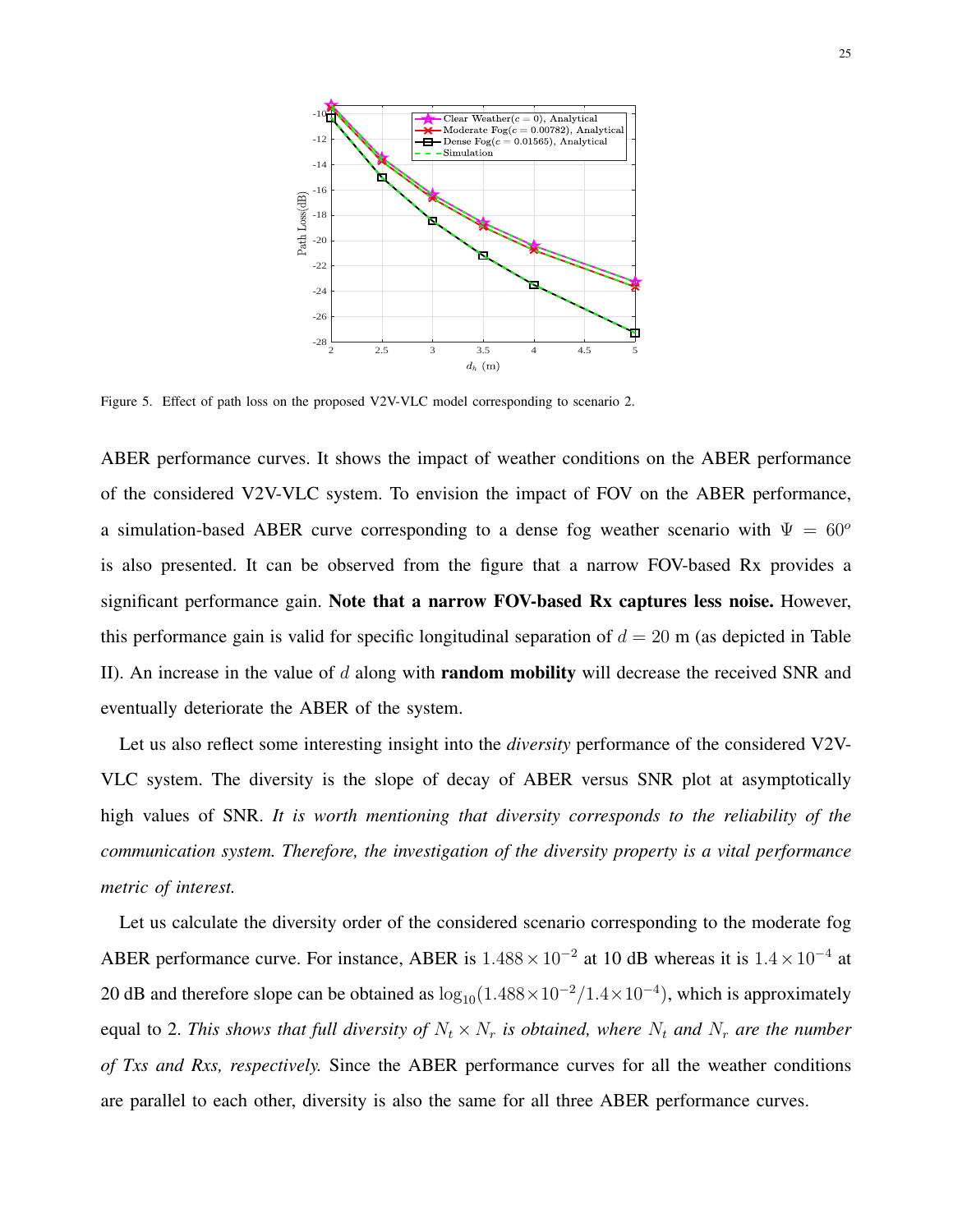

Figure 6. Outage performance of the proposed V2V-VLC model corresponding to scenario 2.

#### *D. Effect of Path Loss (Scenario 2)*

In this subsection, we emphasize some useful insights corresponding to the path loss related to scenario 2. In Fig. 5, we plot the path loss curves for different weather conditions and varying lateral shifts. We use (53) to plot the path loss curves. For clear weather, we can observe from Fig. 5 that the path loss range lies approximately between -10 to -24 dB for the given range of lateral shift. For moderate fog, there is a slight deterioration as compared to clear weather. For dense fog conditions, the path loss range is around -10 to -28 dB.

Observation 2: Differing from the indoor VLC, the outdoor V2V-VLC path loss is highly dependent on the weather conditions, *random* lateral movement of the vehicle, and *random* longitudinal separation between two communicating vehicles. Now, let us compare the impact of path loss of the considered V2V-VLC system corresponding to scenario 1 and scenario 2, illustrated in Fig. 2 and Fig. 5, respectively. *Under different weather scenarios, it can be observed from the figures that the longitudinal separation has more impact on the system performance compared to the lateral shift.* This conclusion is supported by the fact that for a lane width of  $W_L = 5$ (depicted in Table II), we have considered a maximum possible range of  $d_h$  in Fig. 5. Note that,  $d$  can further be increased, however, it is not practically possible to increase  $d_h$  further.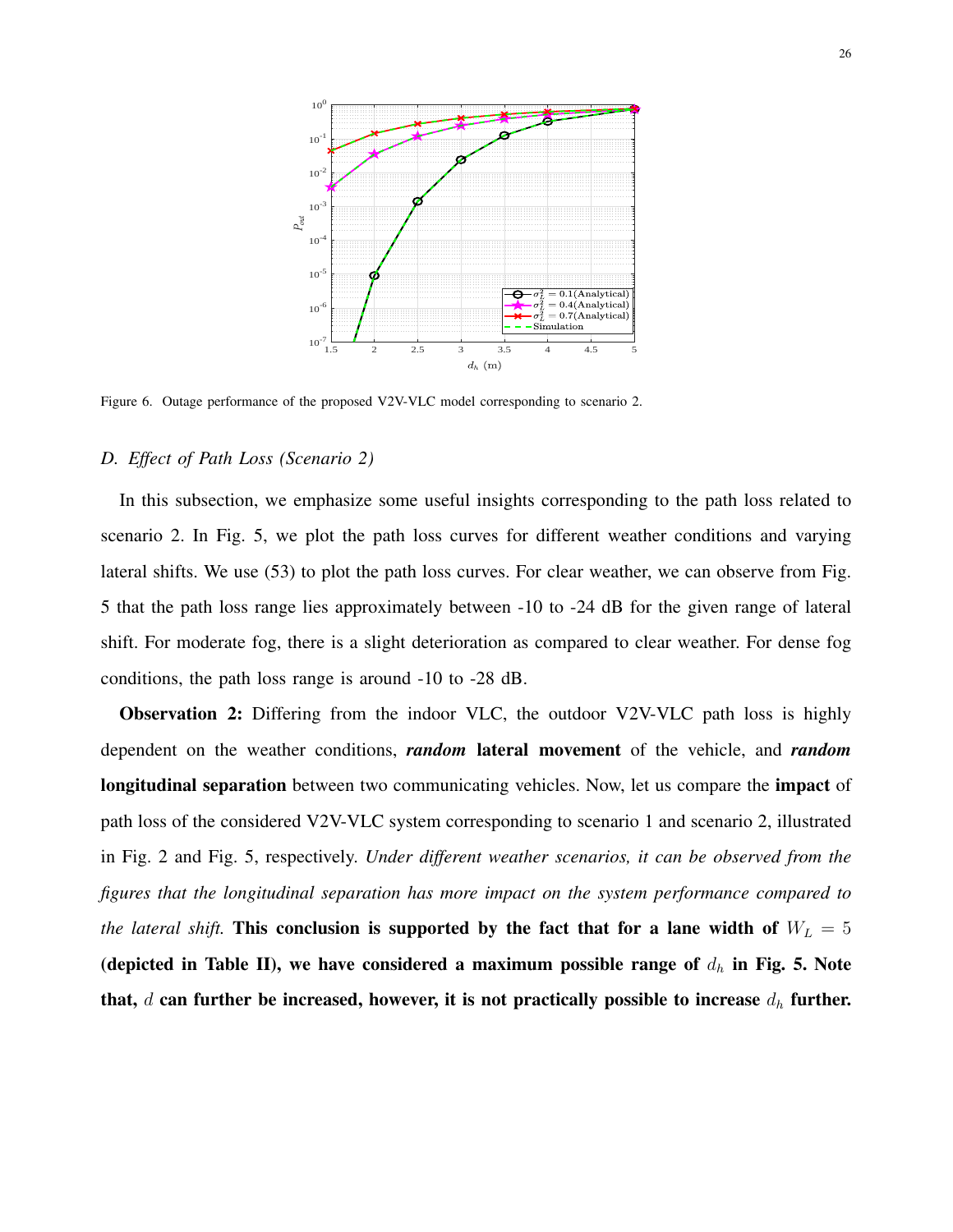

Figure 7. ABER performance of the proposed V2V-VLC model corresponding to scenario 2.

## *E. Outage Performance (Scenario 2)*

In this subsection, we envision the outage performance of the proposed V2V-VLC model corresponding to scenario 2. In Fig. 6, we plot the outage performance curves for varying lateral shifts. We use (55) to plot the outage performance curves. It can be observed from Fig. 6 that with an increase in the lateral shift, the value of the outage probability increases. Similar to scenario 1, the outage performance improves as the value of  $\sigma_L^2$  decreases.

Observation 3: Differing from the indoor VLC scenario wherein there is no existence of atmospheric turbulence, in this work, the effect of **log-amplitude variance**  $(\sigma_L^2)$  on the outage performance of the outdoor V2V-VLC system is observed. *Moreover, differing from the existing literature [29–34], random path loss is considered.* Therefore, a more realistic observation is marked in this work. Let us compare the outage performance of scenario 1 (for varying longitudinal separation) and scenario 2 (for varying lateral shifts), depicted in Fig. 3 and Fig. 6, respectively. It can be observed that as the value of  $\sigma_L^2$  increases, the impact of lateral shift becomes more *significant compared to the longitudinal separation.*

## *F. ABER and Diversity Performance (Scenario 2)*

In this subsection, we envision the ABER performance of the proposed V2V-VLC model corresponding to scenario 2. Fig. 7 illustrates the ABER performance curves of the considered V2V-VLC system corresponding to different weather conditions for the considered scenario. Similar to scenario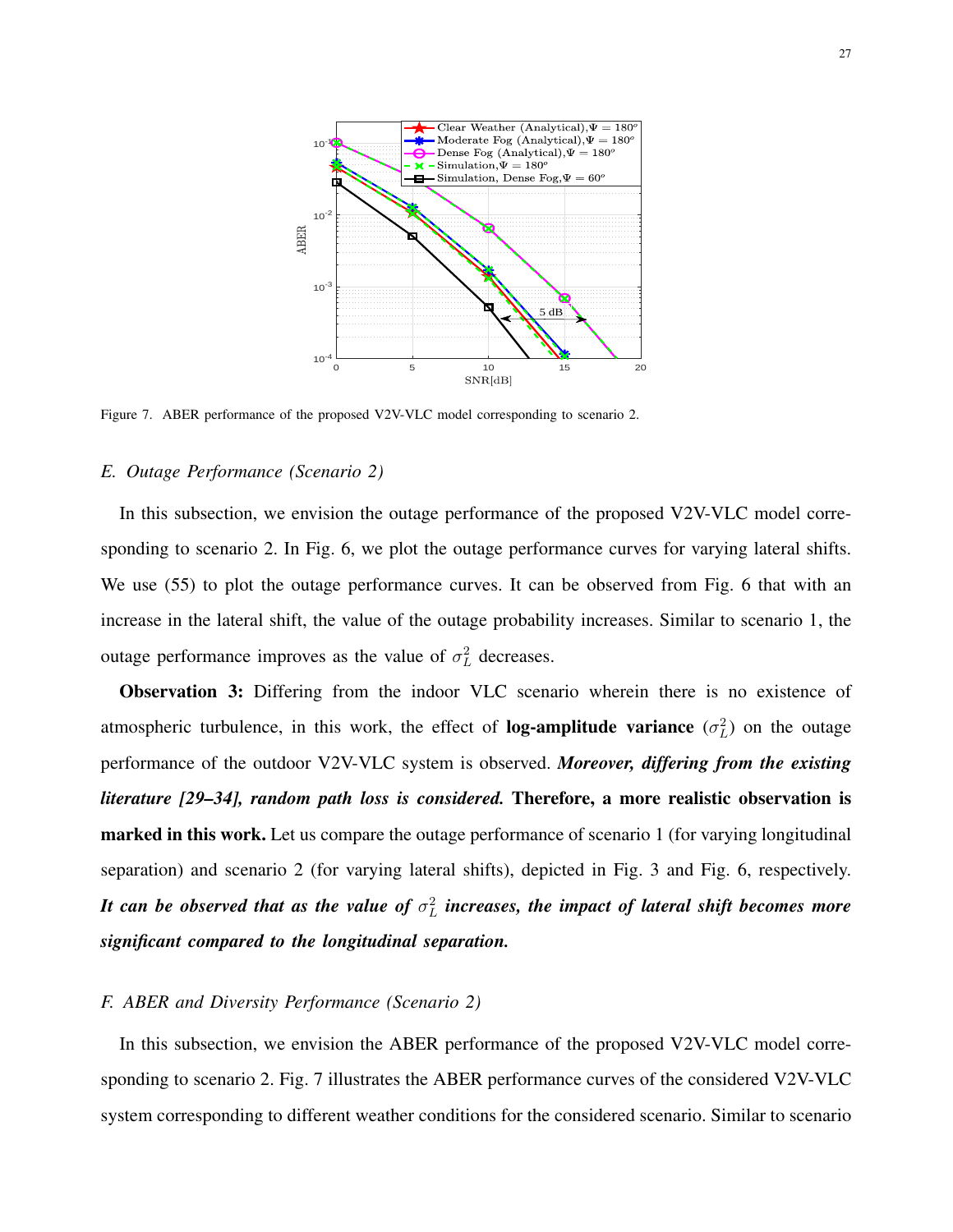1, we can observe from Fig. 7 that the ABER performance curve corresponding to clear weather conditions outperforms the other ABER performance curves. However, contrary to scenario 1, the ABER performance curves of scenario 2, corresponding to clear weather and moderate fog weather conditions, are almost identical to each other. *It shows that for clear weather and moderate fogbased weather conditions, the longitudinal separation has less impact on the ABER performance.* To envision the impact of FOV on the ABER performance, a simulation-based curve corresponding to a dense fog weather scenario with  $\Psi = 60^\circ$  is also presented. It can be observed from the figure that a narrow-FOV based Rx provides a significant performance gain of 4-5 dB. However, this performance gain is valid for a specific lateral shift/mobility of  $d_h = 2$  m (as depicted in Table II). *Note that with a slight increase in lateral shift of the vehicle, the Txs will be out of the narrow FOV of Rx, and the ABER performance will deteriorate significantly.* Therefore, to address the practical constraint of mobility, a wide-FOV-based Rx is generally preferred for a V2V-VLC [22].

Let us calculate the diversity order corresponding to the moderate fog ABER performance curve. For instance, ABER is  $1.268 \times 10^{-2}$  at 5 dB whereas it is  $1.07 \times 10^{-4}$  at 15 dB and therefore the slope can be obtained as  $\log_{10}(1.268 \times 10^{-2}/1.07 \times 10^{-4})$ , which is approximately equal to 2 (i.e., full diversity).

Observation 4: Let us compare the ABER performance corresponding to scenario 1 and scenario 2, as depicted in Figs. 4 and 7, respectively. For example, at an SNR=15 dB with  $\Psi = 180^\circ$  and for dense fog weather conditions, the ABER corresponding to scenario 1 is higher. It shows the joint impact of random lateral shift of the vehicle and the deterioration in the weather conditions on the considered V2V-VLC system in terms of the ABER performance.

#### VI. CONCLUSIONS

In this work, a comprehensive V2V-VLC model under practical considerations was proposed, and its performance with different metrics was analyzed. The performance of the proposed V2V-VLC model was investigated under different weather scenarios. Moreover, a novel channel model that takes into account the joint impact of path loss and atmospheric turbulence was considered. *To this end, two realistic V2V-VLC scenarios were considered.* In scenario 1, the random lateral shift of vehicles and the deterministic longitudinal separation between two vehicles were considered,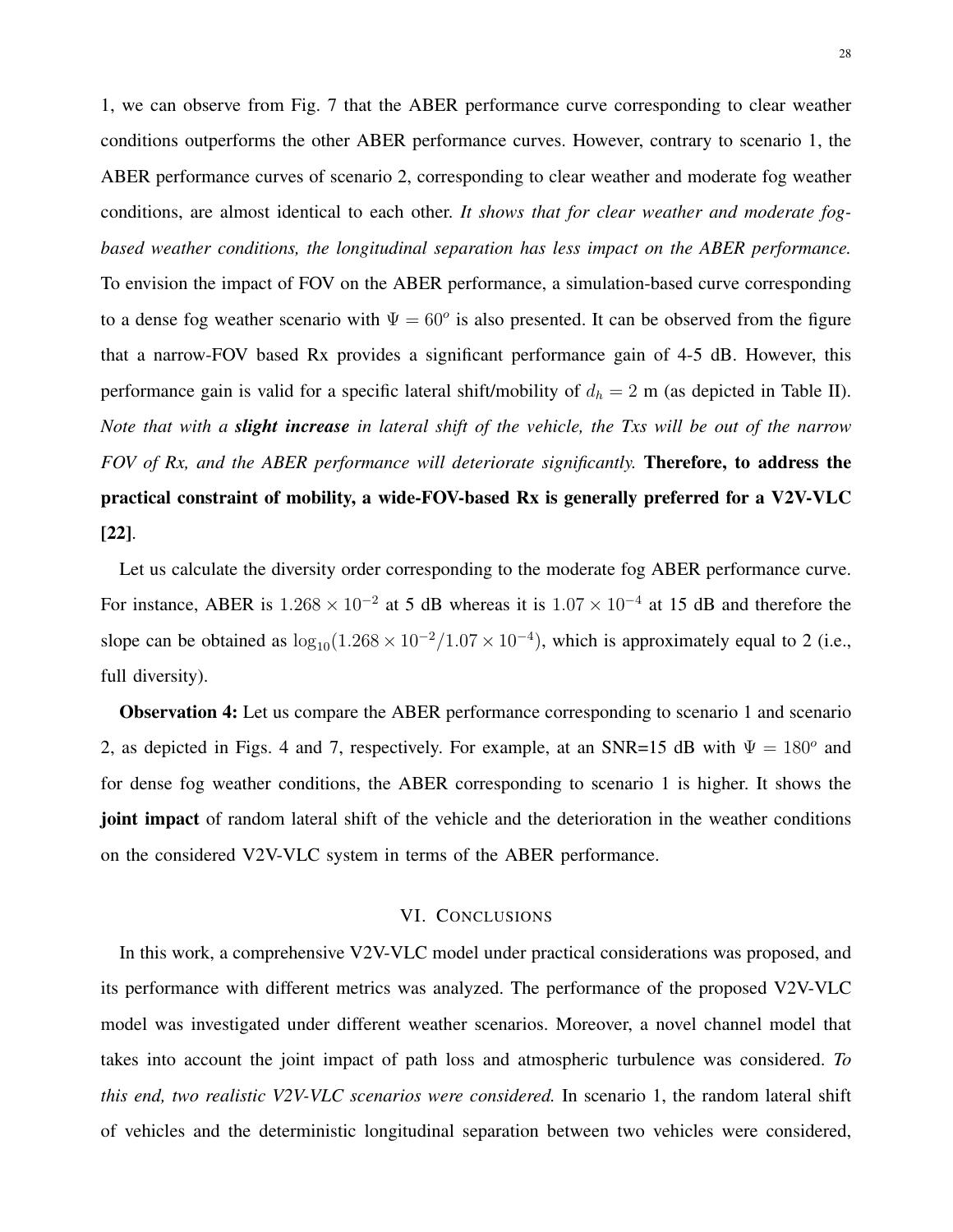whereas in scenario 2, longitudinal separation between two vehicles and lateral shift of vehicles were considered to be random and deterministic, respectively. It was observed, the path loss penalty for the considered V2V-VLC system under the random lateral shift of the vehicle was significant. Further, considering scenario 2, it was observed that under clear weather and moderate fog-based weather conditions the longitudinal separation has less impact on the ABER performance. Furthermore, it was observed that the joint impact of path loss and atmospheric turbulence on the V2V-VLC system is significant. Finally, the reliability of the considered V2V-VLC system was acknowledged by studying the diversity property.

#### **REFERENCES**

- [1] S. Dimitrov and H. Haas,"Principles of LED Light Communications: Towards Networked Li-Fi." Cambridge, U.K.: Cambridge Univ. Press, 2015.
- [2] L. Yin, W. O. Popoola, X. Wu, and H. Haas, "Performance evaluation of non-orthogonal multiple access in visible light communication," *IEEE Trans. Commun.,* vol. 64, no. 12, pp. 5162-5175, Dec. 2016.
- [3] N. Sklavos, M. Huebner, D. Goehringer, and P. Kitsos,"System-Level Design Methodologies for Telecommunication." London, U.K.: Springer, 2014.
- [4] P. Sharda and M. R. Bhatnagar, "Diversity-multiplexing tradeoff for indoor visible light communication,"*2020 16th International Conference on Wireless and Mobile Computing, Networking and Communications (WiMob),* pp.1-6, Oct. 2020.
- [5] M. Kashef , M. Abdallah, and N. Al-Dhahir,"Transmit power optimization for a hybrid PLC/VLC/RF communication system," *IEEE Trans. Green Commun. Netw.,* vol. 2, no. 1, pp. 234-245, Mar. 2018.
- [6] X. Li, R. Zhang, and L. Hanzo, "Cooperative load balancing in hybrid visible light communications and WiFi," *IEEE Trans. Commun.,* vol. 63, no. 4, pp. 1319-1329, Apr. 2015.
- [7] A. M. Cailean and M. Dimian,"Current challenges for visible light communications usage in vehicle applications: A survey," *IEEE Commun. Surveys Tuts.,* vol. 19, no. 4, pp. 2681-2703, Fourth Quarter 2017.
- [8] H. L. Minh, D. O'Brien, G. Faulkner, L. Zeng, K. Lee, D. Jung, Y. Oh, and E. T. Won, "1000-Mb/s NRZ visible light communications using a postequalized white led,"*, IEEE Photon. Technol. Lett.,* vol.21, no. 15, pp.1063-1065, Aug. 2009.
- [9] Y. Tanaka, T. Komine, S. Haruyama, and M. Nakagawa, "Indoor visible communication utilizing plural white LEDs as lighting in,"*Proc. 12th IEEE Int. Symp. Pers., Indoor Mobile Radio Commun.,* Sept./Oct. 2001, vol.2, pp.F-81-F-85.
- [10] L. Zeng, D. O'Brien, H. Minh, G. Faulkner, K. Lee, D. Jung, Y. Oh, and E. T.Won, "High data rate multiple input multiple output (MIMO) optical wireless communications using white LED lighting," *IEEE J. Sel. Areas Commun,* vol.27, no. 9, pp.1654-1662, Dec. 2009.
- [11] T. Little, P. Dib, K. Shah, N. Barraford, and B. Gallagher, "Using LED lighting for ubiquitous indoor wireless networking," *Proc. IEEE Int. Conf. Wirel. Mobile Comput., Network. Commun.,* Oct. 2008, pp.373-378.
- [12] Z. Ghassemlooy, L. N. Alves, S. Zvanovec, and M. A. Khalighi, "Visible Light Communications: Theory and Applications." Boca Raton, FL, USA: CRC Press, 2017.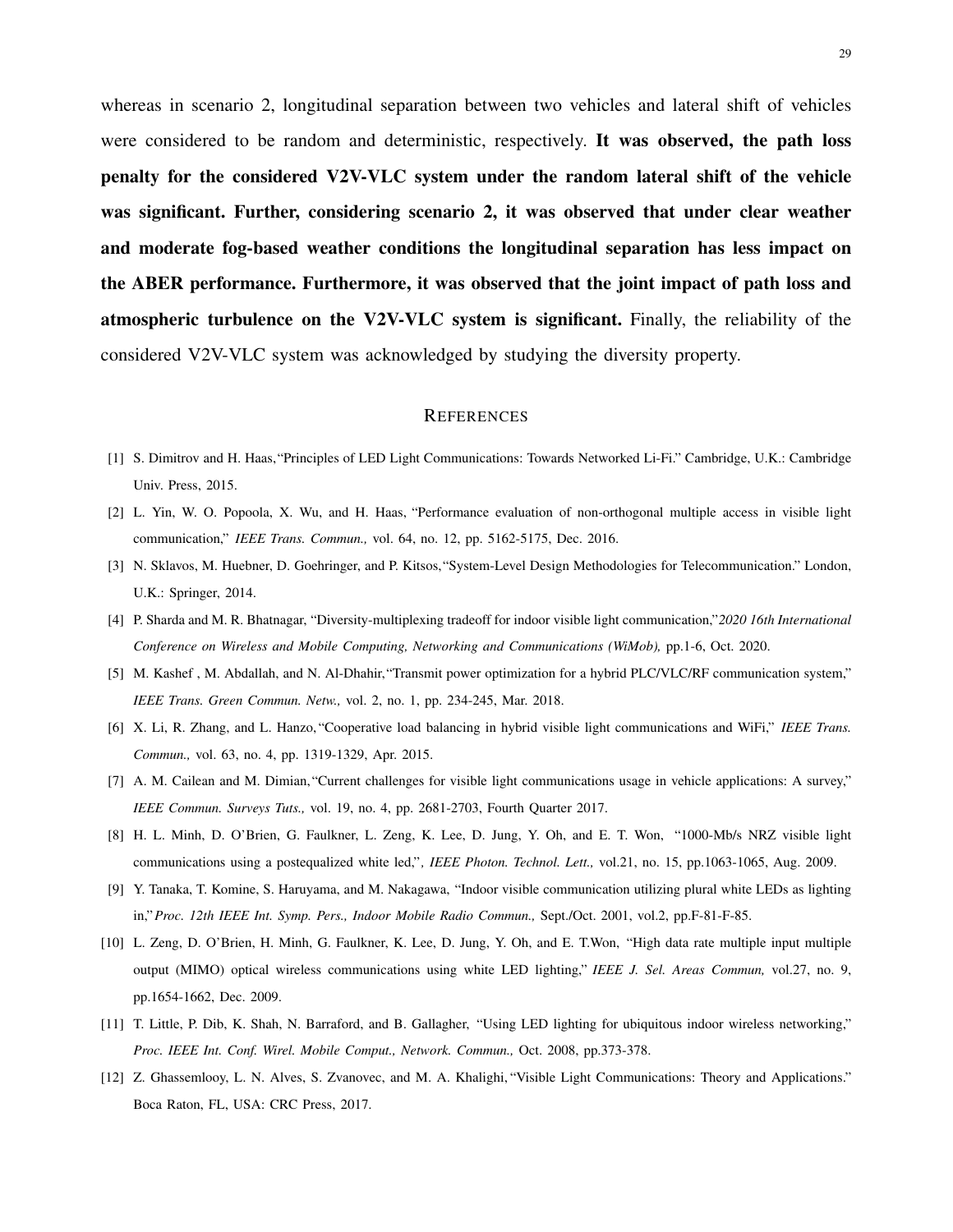- [13] Z. Ghassemlooy, W. Popoola, and S. Rajbhandari, "Optical Wireless Communications System and Channel Modelling with MATLAB," *CRC Press,* 2013.
- [14] J.B. Wang, Q.S. Hu, J. Wang, M. Chen, and J. Wang, "Tight bounds on channel capacity for dimmable visible light communications," *J. Lightwave Tech.,* vol. 31, no. 23, pp. 3771-3779, Oct. 2013.
- [15] S.H. Yu, O. Shih, H.M. Tsai, N. Wisitpongphan, and R. D. Roberts, "Smart Automotive Lighting for Vehicle Safety," *IEEE Communications Magazine,* vol. 51, no. 12, pp. 50-59, Dec. 2013.
- [16] S. J. Lee, J. K. Kwon, S. Y. Jung, and Y. H. Kwon, "Simulation modeling of visible light communication channel for automotive applications," *15th International IEEE Conference on Intelligent Transportation Systems,* pp. 463-468, 2012.
- [17] A. M. Cailean and M. Dimian, "Toward environmental-adaptive visible light communications receivers for automotive applications: A review," *IEEE Sensor Journal,* vol. 16, no. 9, pp. 2803-2811, May 2016.
- [18] A. Al-Kinani, J. Sun, C. X. Wang, W. Zhang, X. Ge, and H. Haas, "A 2-D non-stationary GBSM for vehicular visible light communication channels," *IEEE Trans. Wireless Commun.,* vol. 17, no. 12, pp. 7981-7992, Dec. 2018.
- [19] M. Elamassie, M. Karbalayghareh, F. Miramirkhani, R. C. Kizilirmak, and M. Uysal, "Effect of fog and rain on the performance of vehicular visible light communications,"*2018 IEEE 87th Vehicular Technology Conference (VTC Spring),* pp.1-6, 2018.
- [20] H. Farahneh, F. Hussain, R. Hussain, and X. Fernando, "A novel optimal precoder and equalizer in  $2 \times 2$  MIMO VLC systems for vehicular application,"*2018 IEEE Globecom Workshops (GC Wkshps),* pp.1-6, 2018.
- [21] H. Jiang, Z. Zhang, J. Dang and L. Wu, "A novel 3-D massive MIMO channel model for vehicle-to-vehicle communication environments," *IEEE Trans. Commun.,* vol. 66, no. 1, pp. 79-90, Jan. 2018.
- [22] M. Karbalayghareh, F. Miramirkhani, H. B. Eldeeb, R. C. Kizilirmak, S. M. Sait, and M. Uysal, "Channel modeling and performance limits of vehicular visible light communication systems," *IEEE Trans. Veh. Technol.,* vol. 69, no. 7, pp. 6891-6901, Jul. 2020.
- [23] E. Eso, S. Teli, N.B. Hassan, S. Vitek, Z. Ghassemlooy, and S. Zvanovec, " 400 m rolling-shutter-based optical camera communications link," Opt. Lett. 45, pp.1059-1062, 2020.
- [24] M. R. Soares, N. Chaudhary, E. Eso, O. I. Younus, L. N. Alves, and Z. Ghassemlooy, "Optical camera communications with convolutional neural network for vehicle-to-vehicle links," *2020 12th International Symposium on Communication Systems, Networks and Digital Signal Processing (CSNDSP),* pp.1-6, 2020.
- [25] R. Yin, Z. Ghassemlooy, N. Zhao, H. Yuan, M. Raza, E. Eso, and S. Zvanovec "A multi-hop relay based routing algorithm for vehicular visible light communication networks," *2020 12th International Symposium on Communication Systems, Networks and Digital Signal Processing (CSNDSP),* Porto, Portugal, 2020, pp. 1-6.
- [26] R. Mitra, F. Miramirkhani, V. Bhatia, and M. Uysal "Low complexity least minimum symbol error rate based post-distortion for vehicular VLC," *IEEE Trans. Veh. Technol.,* vol. 69, no. 10, pp. 11800-11810, Oct. 2020.
- [27] C. Huang, R. Wang, P. Tang, R. He, B. Ai, Z. Zhong, C. Oestges and A. F. Molisch, "Geometry-cluster-based stochastic MIMO model for vehicle-to-vehicle communications in street canyon scenarios," *IEEE Trans. Wireless Commun.,* vol. 20, no. 2, pp. 755-770, Feb. 2021.
- [28] A. S. Hamza, J. S. Deogun, and D. R. Alexander, "Classification framework for free space optical communication links and systems," *IEEE Commun. Surveys Tuts.,* vol. 21, no. 2, pp. 1346-1382, Second Quarter 2017.
- [29] R. W. Zaki, H. A. Fayed, A. Abd El Aziz, and M. H. Aly, "Outdoor visible light communication in intelligent transportation systems: Impact of snow and rain," *Applied Sciences,* vol. 9, no. 24, p. 5453, Dec. 2019.